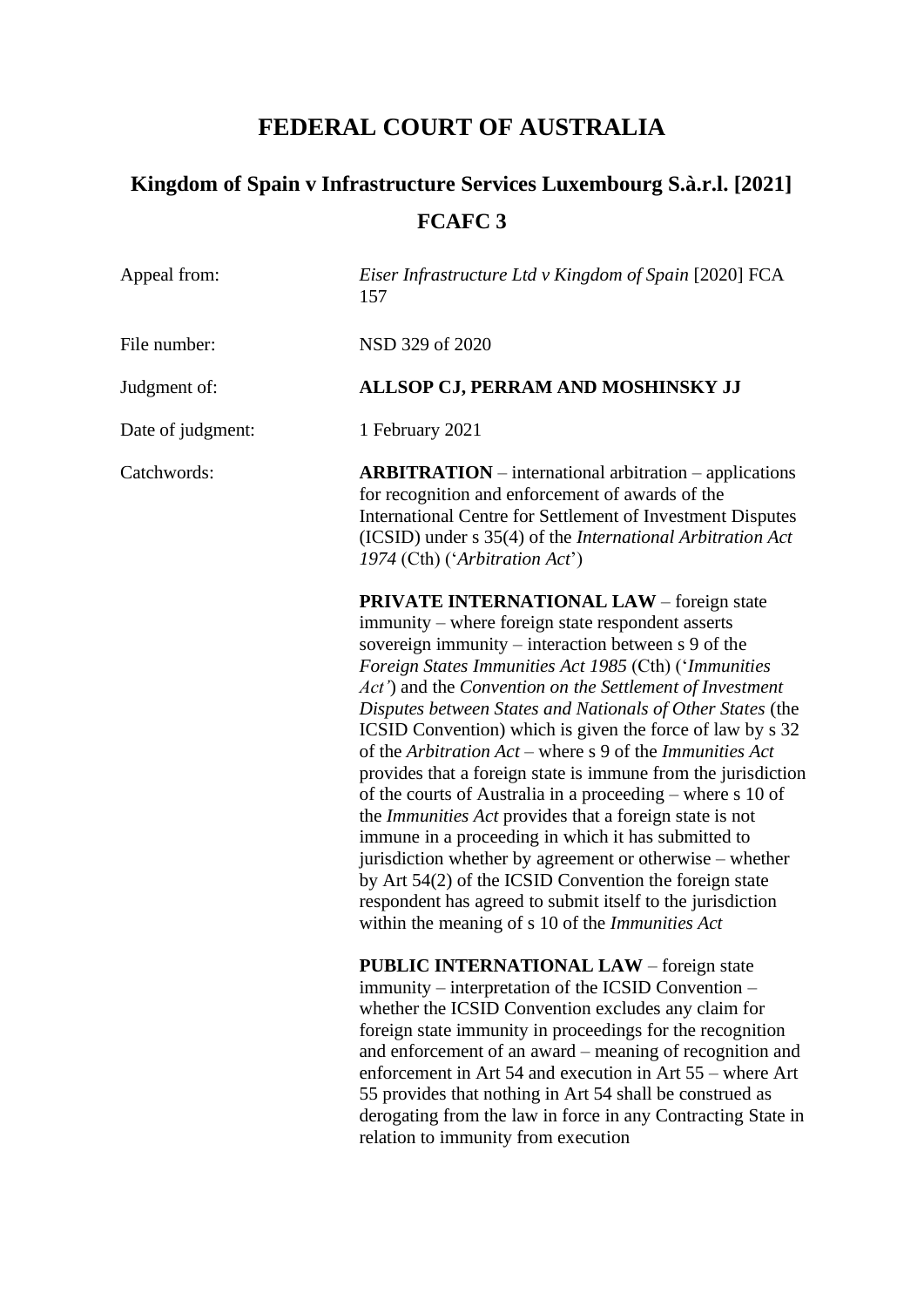| Legislation: | Foreign States Immunities Act 1985 (Cth) Pts II, IV; ss 3, 7,<br>9, 10                                                                                                                                        |
|--------------|---------------------------------------------------------------------------------------------------------------------------------------------------------------------------------------------------------------|
|              | International Arbitration Act 1974 (Cth) Pt IV; ss 32, 34,<br>35                                                                                                                                              |
|              | Judiciary Act 1903 (Cth) s 39B                                                                                                                                                                                |
|              | Federal Court Rules 2011 (Cth) r 36.32                                                                                                                                                                        |
|              | Convention on the Recognition and Enforcement of Foreign<br>Arbitral Awards. Opened for signature 10 June 1958. 330<br>UNTS 3 (entered into force 7 June 1959)                                                |
|              | Convention on the Settlement of Disputes between States<br>and Nationals of Other States. Opened for signature<br>18 March 1965. 575 UNTS 159 art 50, 51, 54, 55, 64.<br>(entered into force 14 October 1966) |
|              | The Energy Charter Treaty. Opened for signature<br>17 December 1994. 2080 UNTS 95 art 26. (entered into<br>force 16 April 1998)                                                                               |
|              | <b>UNCITRAL Model Law on International Commercial</b><br>Arbitration (as adopted by the United Nations Commission<br>on International Trade Law on 21 June 1985, and as<br>amended on 7 July 2006)            |
|              | Vienna Convention on the Law of Treaties. Opened for<br>signature 23 May 1969. 1155 UNTS 331 arts 4, 33.<br>(entered into force 27 January 1980)                                                              |
| Cases cited: | Benvenuti & Bonfant v People's Republic of the Congo<br>(Cour d'appel, Paris, 26 June 1981) 1 ICSID Reports 368;<br>108 Journal du Droit International 843                                                    |
|              | Branir Pty Ltd v Owston Nominees (No 2) Pty Ltd [2001]<br>FCA 1833; 117 FCR 424                                                                                                                               |
|              | Coulton v Holcombe [1986] HCA 33; 162 CLR 1                                                                                                                                                                   |
|              | Lahoud v The Democratic Republic of Congo [2017] FCA<br>982                                                                                                                                                   |
|              | Liberian Eastern Timber Corporation (LETCO) v Liberia,<br>(United States District Court for the Southern District of<br>New York, 12 December 1986) 2 ICSID Reports 383                                       |
|              | Micula v Romania [2020] UKSC 5; 1 WLR 1033                                                                                                                                                                    |
|              | O'Brien v Komensaroff [1982] HCA 33; 150 CLR 310                                                                                                                                                              |
|              | Plaintiff S157/2002 v Commonwealth of Australia [2003]<br>HCA 2; 211 CLR 476                                                                                                                                  |
|              | PT Garuda Indonesia Ltd v Australian Competition and<br>Consumer Commission [2012] HCA 33; 247 CLR 240                                                                                                        |
|              | Re McBain; Ex parte Australian Catholic Bishops<br>Conference [2002] HCA 16; 209 CLR 372                                                                                                                      |
|              | Société Ouest Africaine des Bétons Industriels (SOABI) v<br>Senegal (Cour de cassation, 11 June 1991) 2 ICSID Reports                                                                                         |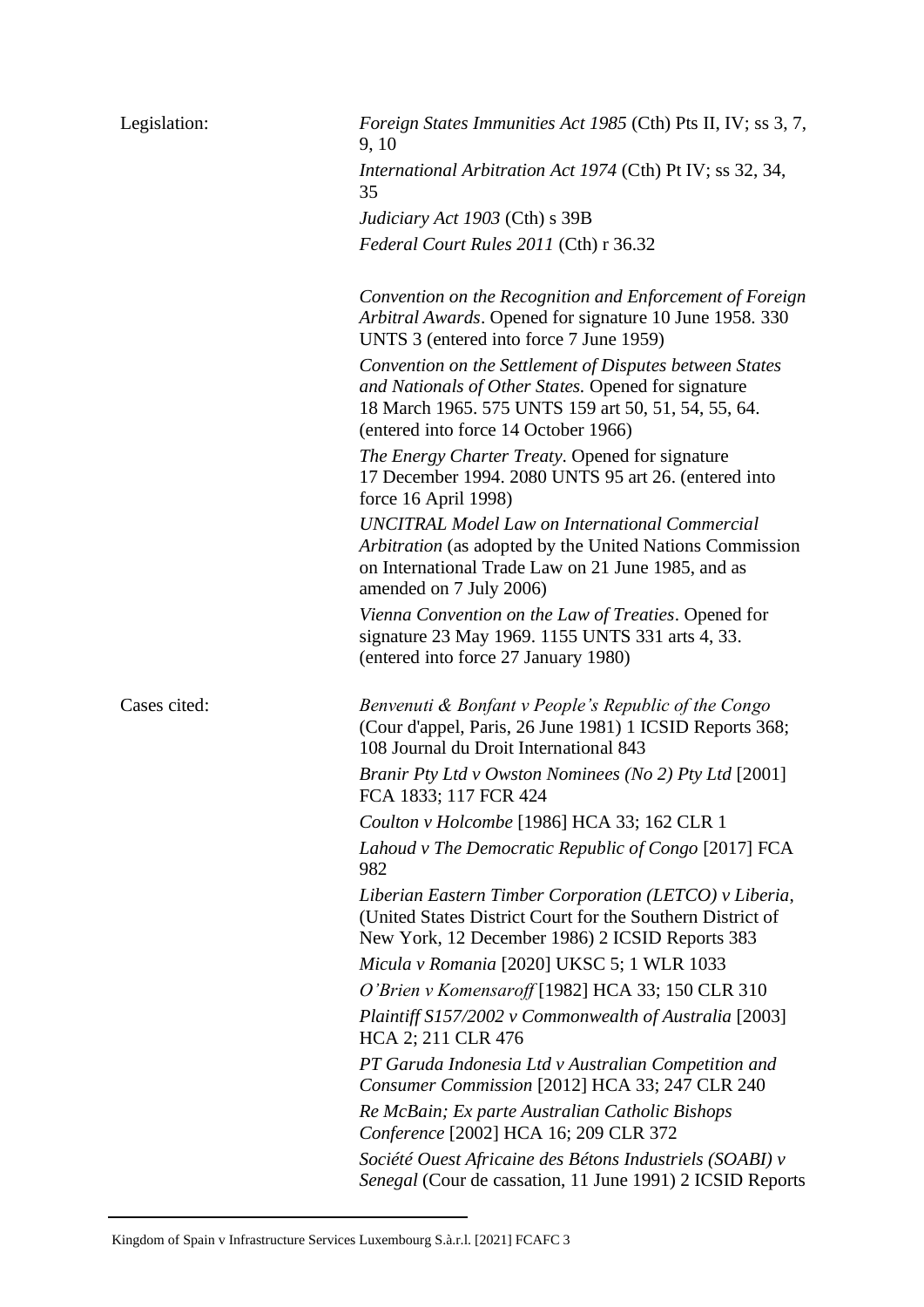|                                   | 341; 118 Journal du Droit International 1005<br>TCL Air Conditioner (Zhongshan) Co Ltd v Judges of the                                                                                          |
|-----------------------------------|-------------------------------------------------------------------------------------------------------------------------------------------------------------------------------------------------|
|                                   | Federal Court of Australia [2013] HCA 5; 251 CLR 533                                                                                                                                            |
|                                   | Thiel v Federal Commissioner of Taxation [1990] HCA 37;<br>171 CLR 338                                                                                                                          |
|                                   | Traxys Europe SA v Balaji Coke Industry Pvt Ltd (No 2)<br>[2012] FCA 276; 201 FCR 535                                                                                                           |
|                                   | University of Wollongong v Metwally (No 2) [1985] HCA<br>28; 60 ALR 68                                                                                                                          |
|                                   | Kronke H, Nacimiento P, Otto D, Port NC (Eds),<br>Recognition and Enforcement of Foreign Arbitral Awards:<br>A Global Commentary on the New York Convention<br>(Kluwer Law International, 2010) |
|                                   | Schreuer CH, The ICSID Convention: A Commentary (2nd<br>ed, Cambridge University Press, 2009)                                                                                                   |
|                                   | van den Berg AJ, The New York Arbitration Convention of<br>1958 (Kluwer 1981)                                                                                                                   |
| Division:                         | <b>General Division</b>                                                                                                                                                                         |
| Registry:                         | <b>New South Wales</b>                                                                                                                                                                          |
| <b>National Practice Area:</b>    | Commercial and Corporations                                                                                                                                                                     |
| Sub-area:                         | <b>International Commercial Arbitration</b>                                                                                                                                                     |
| Number of paragraphs:             | 118                                                                                                                                                                                             |
| Date of hearing:                  | 24 August 2020                                                                                                                                                                                  |
| Counsel for the Appellant:        | Mr I M Jackman SC with Mr M R Tyson                                                                                                                                                             |
| Solicitor for the Appellant:      | <b>Squire Patton Boggs</b>                                                                                                                                                                      |
| Counsel for the Respondents:      | Mr B Walker SC with Mr J Hogan-Doran and Mr C Brown                                                                                                                                             |
| Solicitor for the<br>Respondents: | Norton Rose Fulbright                                                                                                                                                                           |
| Counsel for the Intervener:       | Mr K Dharmananda SC with Mr L Firios                                                                                                                                                            |
| Solicitor for the Intervener:     | Lipman Karas                                                                                                                                                                                    |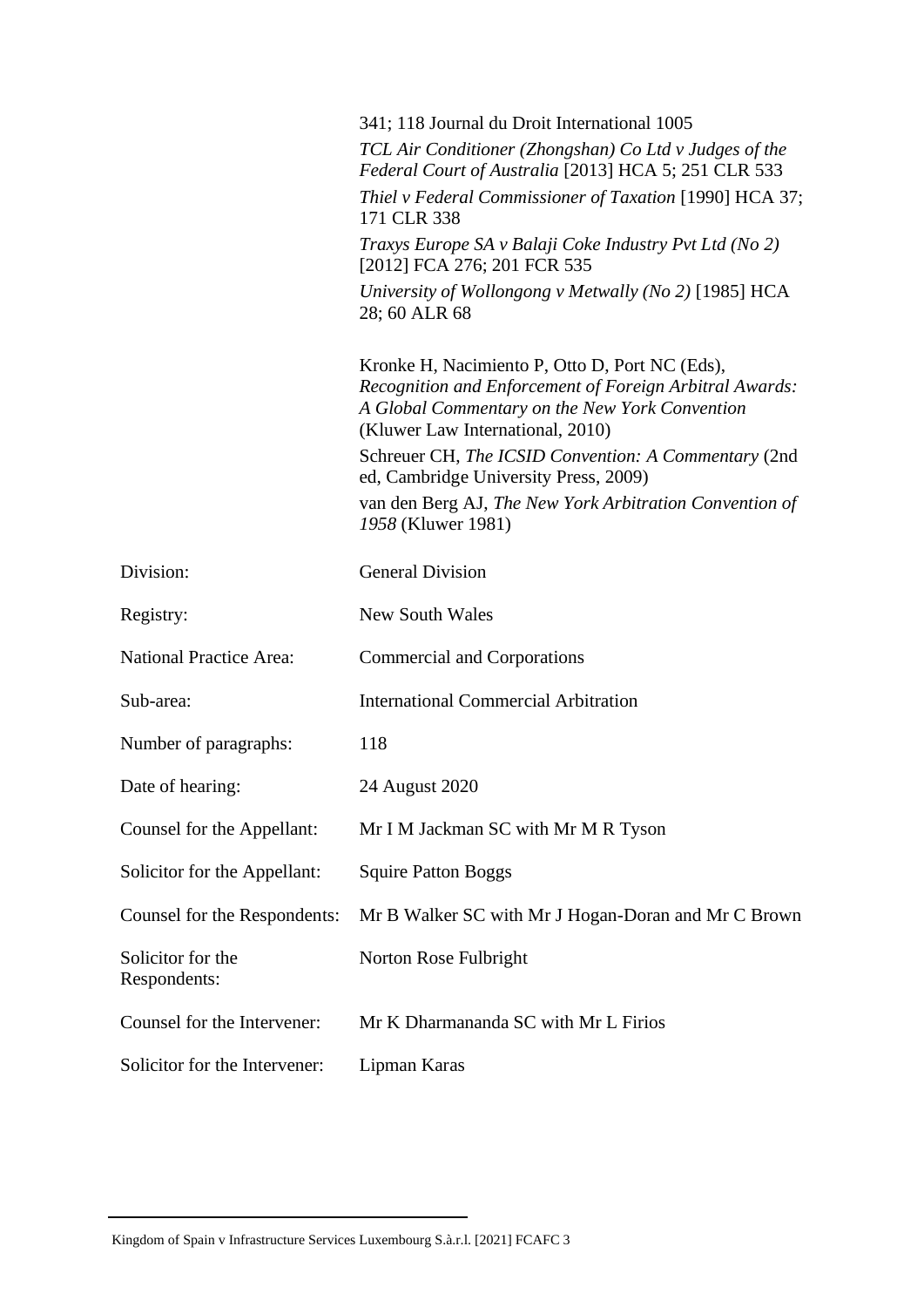## **ORDERS**

**NSD 329 of 2020**

## **BETWEEN: KINGDOM OF SPAIN** Appellant

**AND: INFRASTRUCTURE SERVICES LUXEMBOURG S.A.R.L.** First Respondent

> **ENERGIA TERMOSOLAR B.V.** Second Respondent

**ORDER MADE BY: ALLSOP CJ, PERRAM AND MOSHINSKY JJ DATE OF ORDER: 1 FEBRUARY 2021**

## **THE COURT ORDERS THAT:**

- 1. The appeal be allowed.
- 2. Orders 1, 2, 3 and 4 of the orders made on 24 February 2020 are set aside.
- 3. The appeal is stood over to a date to be fixed for further argument on the form of order for the recognition of the award and otherwise for the disposition of the appeal including on the question of costs.
- 4. The parties should confer and formulate draft orders providing for the delivery of written submissions on these issues with a page limit of 10 pages per submission.

Note: Entry of orders is dealt with in Rule 39.32 of the *Federal Court Rules 2011*.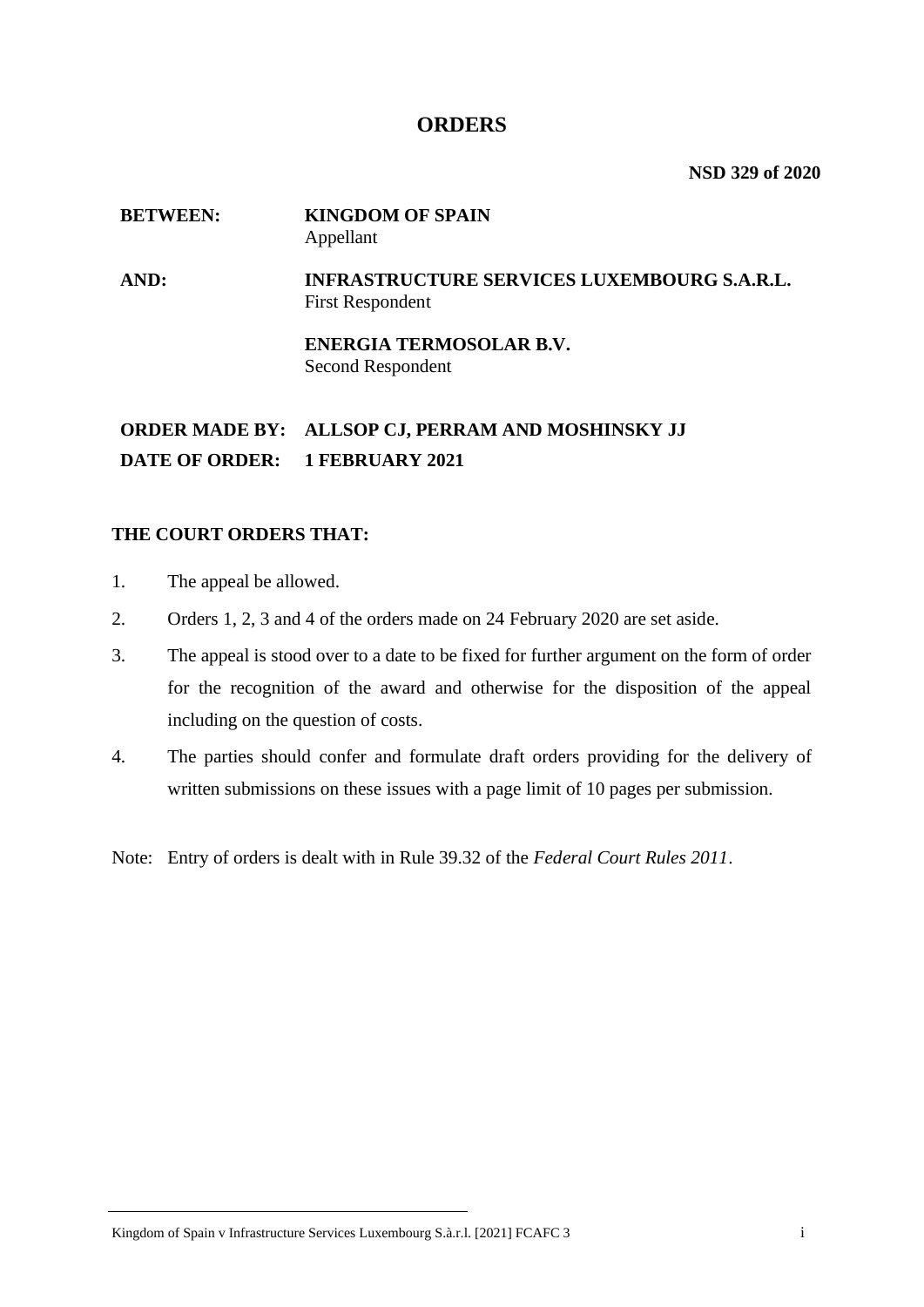## **REASONS FOR JUDGMENT**

#### **ALLSOP CJ:**

- 1 I have read the reasons for judgment to be published of Perram J. I agree with the orders that his Honour proposes. Subject to the following largely by way of elaboration, I agree with his Honour's reasons. The orders to which the applicant was entitled were those that properly reflected the outcome of a recognition proceeding and that did not involve any form of execution contemplated by Arts 54(3) and 55 of the *Convention on the Settlement of Investment Disputes between States and Nationals of Other States* (the **ICSID Convention**) and Part IV of the *Foreign States Immunities Act 1985* (Cth). I agree that the parties should be heard on the proper form of the order to be made to achieve that outcome.
- 2 As the reasons of the learned primary judge and of Perram J make clear the principal difficulty at the centre of the debate is linguistic or semantic. That is not to minimise the importance of the question: far from it. The ICSID Convention is not only an important international convention underpinning and supporting the flow of investment capital around the world, but it is also a law of the Parliament by force of s 32 of the *International Arbitration Act 1974* (Cth). The confusion and difficulty capable of being generated by attempts to agree upon legal procedure amongst different nations with different legal systems was evident in the negotiation and creation of the *Convention on the Recognition and Enforcement of Foreign Arbitral Awards* adopted in 1958 by the United Nations Conference on International Commercial Arbitration at its twenty-fourth meeting (the **New York Convention**) only a handful of years before the ICSID Convention. That negotiation was well known to the negotiators and drafters of the ICSID Convention. The distinguished commentator and practitioner Albert Jan van den Berg has remarked that various of the proposals for the enforcement procedure for article III of the New York Convention created "a Babel-like confusion at the Conference": van den Berg, *The New York Arbitration Convention of 1958* (Kluwer 1981) at 235. Justice Perram refers to the "interpretive carnage" of the discussion dealt with deftly by Professor Schreuer as referred to in Perram J's reasons at [93].
- 3 Recognition and enforcement of an arbitral award are distinct, but related concepts. The linguistic debate as to whether execution is synonymous with enforcement or is a concept within it need not, it seems to me, be debated or resolved as a question of fixed content, for all purposes. We are dealing here with Arts 54 and 55 of the ICSID Convention. As

Kingdom of Spain v Infrastructure Services Luxembourg S.à.r.l. [2021] FCAFC 3 1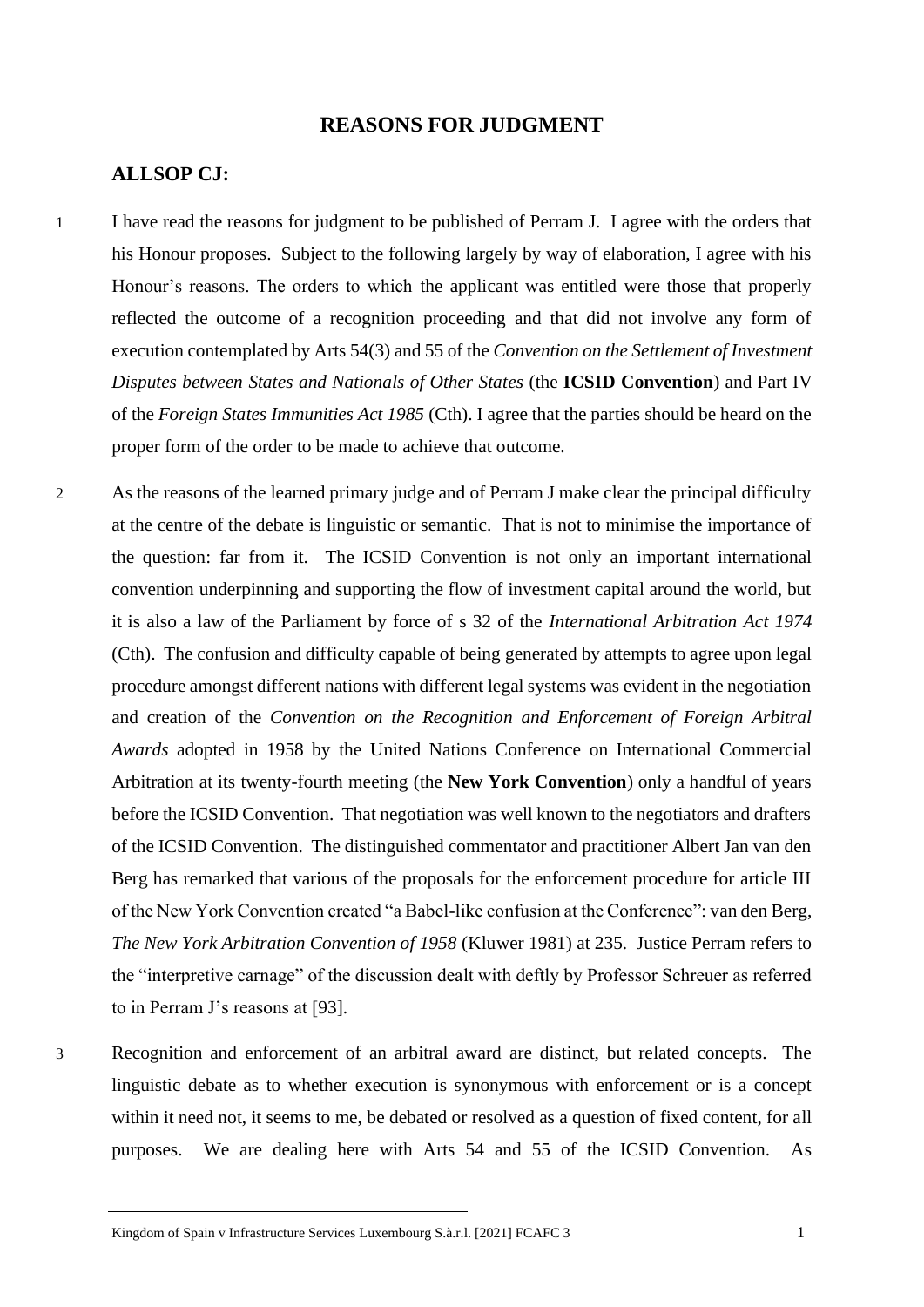Professor Schreuer's authoritative work (*The ICSID Convention: A Commentary* (Cambridge University Press, Second Edition)) makes clear, the related aims of Arts 54 and 55 were clear.

- 4 Article 54 was intended to be available against both a State and an investor. The inclusion of enforcement in article 54 was to give recourse against the defaulting investor: Schreuer *op cit* at p 1119 [7]. Professor Schreuer says that it "was considered highly unlikely that the State party to the Convention would not carry out its treaty obligations ... to comply with an award": *ibid*. Nevertheless, articles 54(1) and (2) and the drafts thereof refer and referred to recognition and enforcement against the parties in equal terms: *ibid*.
- 5 The preservation of State immunity from execution was taken for granted, though noncompliance by a State with an award was regarded as extremely unlikely: Schreuer *op cit* p 1152 [3]. Article 55 left the matter to the place of attempted execution or enforcement in that sense.
- 6 The obligation to recognise an award under article 54 was unequivocal and unaffected by questions of immunity from execution. As the reasons of Perram J and as the discussion of Professor Schreuer (*op cit* pp 1128–1134) both show, sovereign immunity from execution (Arts 54(3) and 55) does not arise at the point of recognition.
- 7 If a proceeding is commenced in a competent court seeking a form of order that will permit or facilitate enforcement of, or execution procedures for, pecuniary obligations imposed by an award as if the award were a final judgment of the court, to the extent they are lawfully available, is that proceeding to be characterised as enforcement or execution (if there be a difference) or as recognition?
- 8 I do not see that it can be other than a species of recognition and that it cannot be execution. The order (whether in terms of that made by the United States District Court in *Liberian Eastern Timber Corporation (LETCO) v Liberia,* United States District Court for the Southern District of New York (12 December 1986) 2 ICSID Reports 383 or by Foster J in *Traxys Europe SA v Balaji Coke Industry Pvt Ltd (No 2)* [2012] FCA 276; 201 FCR 535) is one which gives the required recognised status to the award in the domestic firmament: It is to be seen as (recognised as) equivalent to a domestic judgment and is to be enforceable as such. This is a procedure for making the award operative within the domestic legal system. In many countries this is referred to as *exequatur*. It enables steps thereafter to be taken to obtain satisfaction of the pecuniary obligations under the award whether by seizure or sale or sequestration of

Kingdom of Spain v Infrastructure Services Luxembourg S.à.r.l. [2021] FCAFC 3 2 2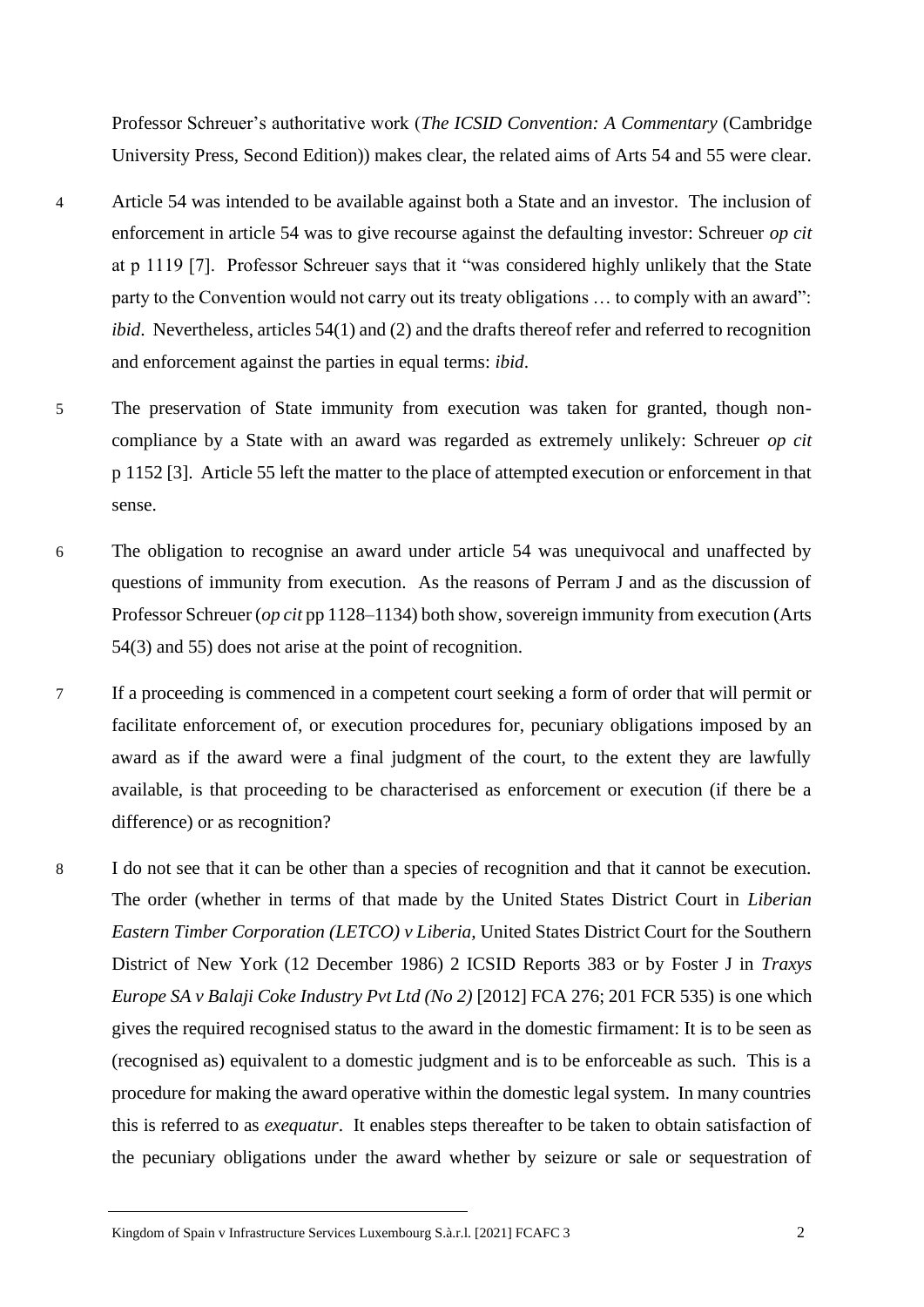property, or appointment of a receiver to property, or otherwise. It is logically and practically anterior to such later steps which can only be characterised as execution. That (as a matter of language) an *exequatur* order, or an order that the award be enforceable as if it were a judgment of the court, or an order that judgment be entered in an amount of the award, could meaningfully be described in a particular context as an order being part of the process of enforcement (at its commencement, or as its point of commencement) does not mean that it is to be characterised as execution, or as a step or a procedure to which Arts 54(3) and 55 speak.

- 9 The relationship between recognition and enforcement can be seen by the wording of the ICSID Convention itself and the *International Arbitration Act*. Whether the French and Spanish languages have a penumbra or range of meaning in the words *exécution* and *ejecutar* to encompass a non-execution procedure of enforcement would be a matter of evidence. I am unconvinced that the question of resolution of the meaning of the English, French and Spanish texts can be done in ignorance of the content by way of evidence of two of the three languages. But it does not matter. The proceeding which this Court has before it, which is untouched by foreign State immunity from execution, is one to obtain an order equivalent to *exequatur*: a form of recognition of the status of the award as a judgment of the Court or as equivalent to a judgment of the Court so that it may be, henceforth, enforced by way of pecuniary obligations as if it were such a judgment, subject to the Kingdom of Spain's rights of immunity as to execution recognised by Arts 54(3) and 55, as part of the *International Arbitration Act*. In point of characterisation that is a proceeding to recognise the award in respect of which proceeding Spain has, by acceding to the ICSID Convention, submitted to the jurisdiction of the Court and waived immunity under s 10 of the *Foreign States Immunities Act 1985* (Cth).
- 

10 I agree with Perram J that the orders made at first instance may go beyond what is an appropriate reflection of the substantive rights of the applicant under Art 54.

I certify that the preceding ten (10) numbered paragraphs are a true copy of the Reasons for Judgment of the Honourable Chief Justice Allsop.

Associate:

Dated: 1 February 2021

Kingdom of Spain v Infrastructure Services Luxembourg S.à.r.l. [2021] FCAFC 3 3 3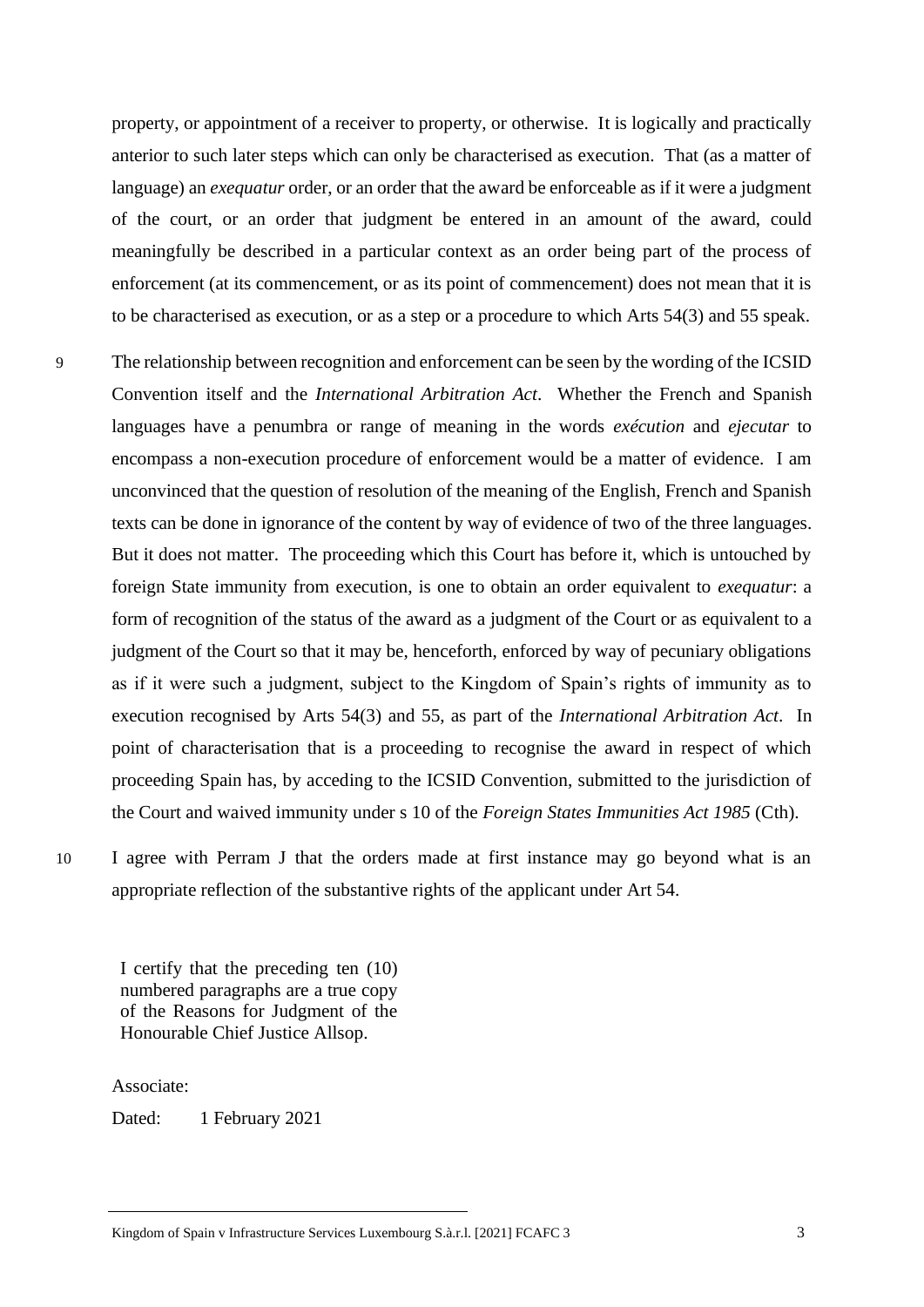## **REASONS FOR JUDGMENT**

#### **PERRAM J:**

#### **I. INTRODUCTION**

- 11 The Respondents obtained an award against the Appellant Kingdom under the provisions of an international treaty to which Spain and Australia are both Contracting States, the *Convention on the Settlement of Investment Disputes between States and Nationals of Other States*. Opened for signature 18 March 1965. 575 UNTS 159 (entered into force 14 October 1966) ('the ICSID Convention'). The dispute between them related to the investment by the Respondents of EUR139,500,000 into solar power generation projects within the territorial confines of Spain. They had been encouraged to do so by a subsidy program put in place by Spain which was subsequently withdrawn. The Respondents alleged that the withdrawal of the subsidy program was a contravention of another treaty, *The Energy Charter Treaty*. Opened for signature 17 December 1994. 2080 UNTS 95 (entered into force 16 April 1998) ('the ECT'). Pursuant to Art 26(3)(a) of the ECT Spain agreed with the other Contracting States to that treaty that it gave its unconditional consent to the submission of the dispute to international arbitration and, by Art 26(4)(a) it agreed to an international arbitration under the auspices of the ICSID Convention.
- 12 The arbitrators eventually awarded the Respondents EUR101,000,000 with interest. The Respondents then applied to this Court at first instance for a number of orders including an order that Spain pay it that amount with interest. Spain filed a notice contesting the jurisdiction of the Federal Court of Australia on the basis that it was immune from suit as a foreign state under s 9 of the *Foreign States Immunities Act 1985* (Cth) ('the Immunities Act'). It was accepted by both parties that the Immunities Act is the sole basis for foreign state immunity in this country and as such exhausts the common law: *PT Garuda Indonesia Ltd v Australian Competition and Consumer Commission* [2012] HCA 33; 247 CLR 240 at [8] per French CJ, Gummow, Hayne and Crennan JJ.
- 13 There is an exception to that immunity where a foreign state has agreed by treaty to submit itself to jurisdiction. The Respondents argued that by acceding to Art 26 of the ECT and, more particularly, to the ICSID Convention, Spain had agreed with the Contracting States to the ICSID Convention (including Australia) to submit itself to the jurisdiction of this Court. The

Kingdom of Spain v Infrastructure Services Luxembourg S.à.r.l. [2021] FCAFC 3 4 4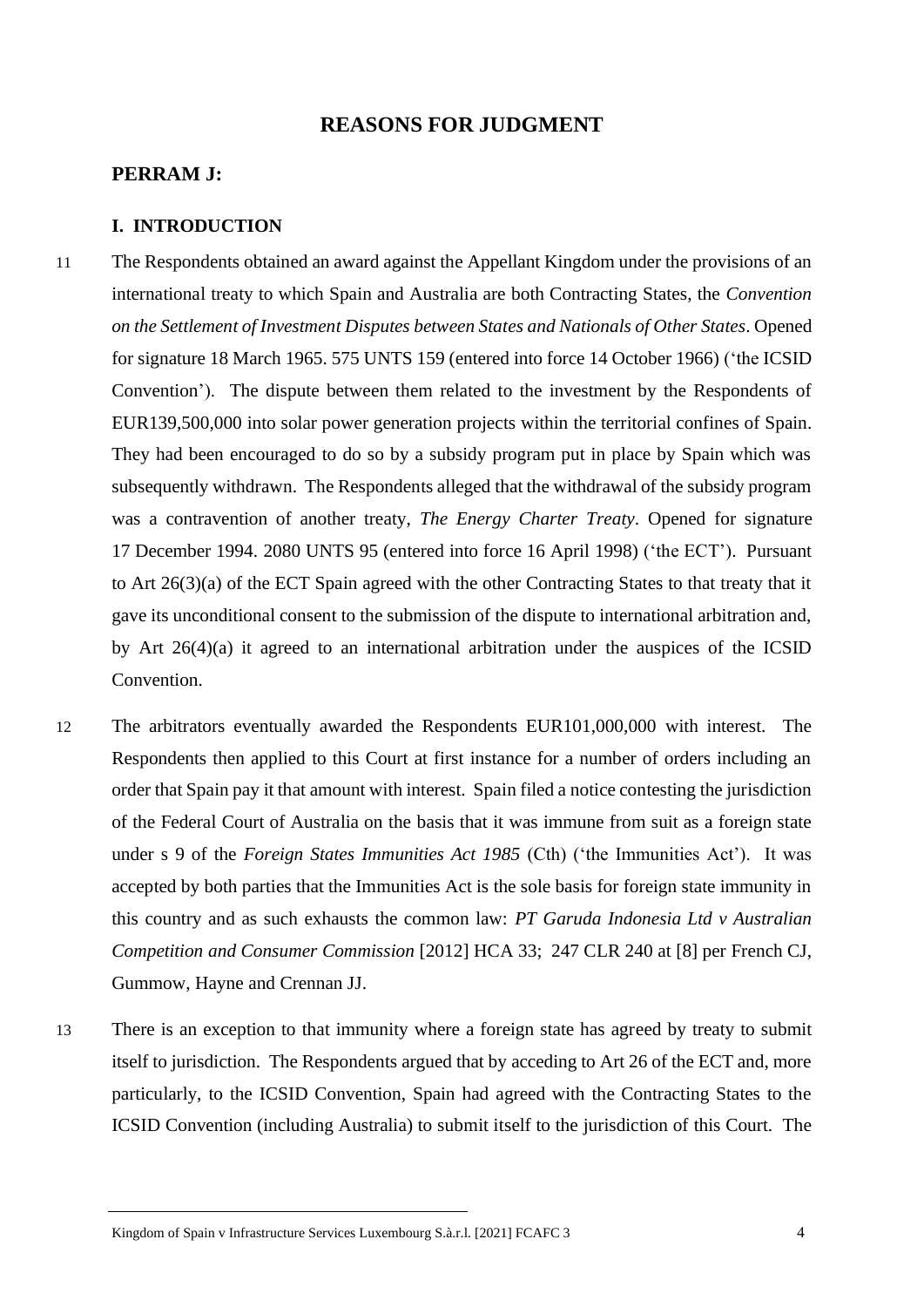issues in this appeal really only concern the operation of the ICSID Convention and little reference will be made to the ECT in the reasons which follow.

- 14 At first instance, it was common ground between the parties that the question of whether Spain had agreed to submit itself to the jurisdiction of this Court was the only substantive issue and would determine the outcome of the application. The primary judge accepted that Spain's accession to the ICSID Convention constituted an agreement by treaty to submit itself to the Court's jurisdiction and his Honour therefore rejected Spain's plea of foreign state immunity. His Honour made the following orders:
	- (1) The applicants have leave under s 35(4) of the *International Arbitration Act 1974* (Cth) to enforce the award of the International Centre for Settlement of Investment Disputes dated 15 June 2018 as rectified by the award dated 29 January 2019 in Case No. ARB/13/31 against the respondent;
	- (2) The respondent pay the applicants  $\epsilon$ 101,000,000;
	- (3) The respondent pay the applicants interest on  $\epsilon$ 101,000,000 from 20 June 2014 to 15 June 2018 at the rate of 2.07%, compounded monthly, and from 16 June 2018 to the date of payment at the rate of 2.50%, compounded monthly;
	- (4) The respondent pay the applicants US\$635,431.70 and £2,447,008.61;
	- (5) The respondent pay the applicants' costs of the proceeding, save that if any party wishes to vary this order 5 it may apply to do so by filing an interlocutory application to that effect with written submissions of no more than three pages within 14 days of the making of these orders.
- 15 Spain now appeals from those orders. As in the Court below, the principal question is whether Spain's accession to the ICSID Convention constitutes a submission to the jurisdiction of the Federal Court. Despite that, Spain submitted that Art 26 of the ECT was unlawful under European law. However, this orphan submission does not appear connected to any question relating to foreign state immunity. Spain did not advance an argument at trial or on appeal that this Court should refuse to recognise the Respondents' award on such a jurisdictional basis. I therefore disregard this submission.
- 16 Returning to the actual issue foreign state immunity this turns on the operation of the Immunities Act and is a question of federal statute law. The relevant provisions are s 9 (which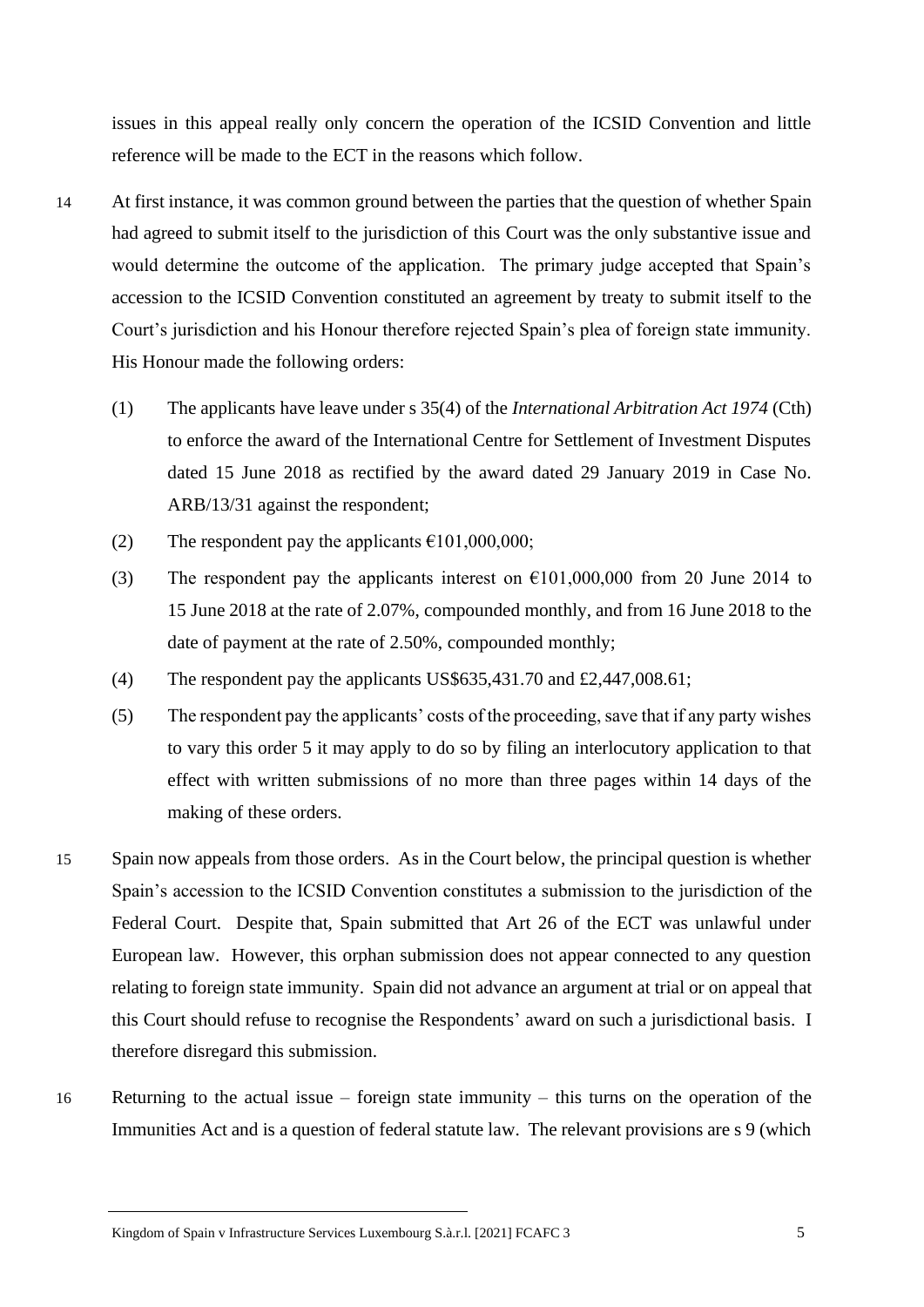confers the immunity), s 10(1) and (2) (which create exceptions to the immunity) and s 3 (which contains two relevant definitions). They are as follows:

#### **3 Interpretation**

(1) In this Act, unless the contrary intention appears:

*agreement* means an agreement in writing and includes:

- (a) a treaty or other international agreement in writing; and
- (b) a contract or other agreement in writing.
- …

*proceeding* means a proceeding in a court but does not include a prosecution for an offence or an appeal or other proceeding in the nature of an appeal in relation to such a prosecution.

…

#### **9 General immunity from jurisdiction**

Except as provided by or under this Act, a foreign State is immune from the jurisdiction of the courts of Australia in a proceeding.

#### **10 Submission to jurisdiction**

- (1) A foreign State is not immune in a proceeding in which it has submitted to the jurisdiction in accordance with this section.
- (2) A foreign State may submit to the jurisdiction at any time, whether by agreement or otherwise, but a foreign State shall not be taken to have so submitted by reason only that it is a party to an agreement the proper law of which is the law of Australia…
- 17 The proceeding at first instance was a 'proceeding' within the meaning of the definition in s 3 so the prima facie position was that s 9 afforded Spain the immunity it asserts. Section 9, however, is expressed to be subject to this Act which makes the existence of the immunity defeasible to any exception elsewhere provided for in the Immunities Act. One such exception appears in s 10(1) which extinguishes the immunity of a foreign state where it has submitted itself to jurisdiction. Section 10(2) expands upon that concept by stipulating that a foreign state's submission to jurisdiction may be evidenced by an 'agreement'. The definition of 'agreement' in s 3 clarifies what would otherwise be obvious in the case of a nation state *viz* that its agreement may be evidenced by a treaty to which it has acceded.
- 18 It is in the light of these provisions that the Respondents submitted below and submit again in this Court that the ICSID Convention is an agreement within the meaning of s 10(2). Two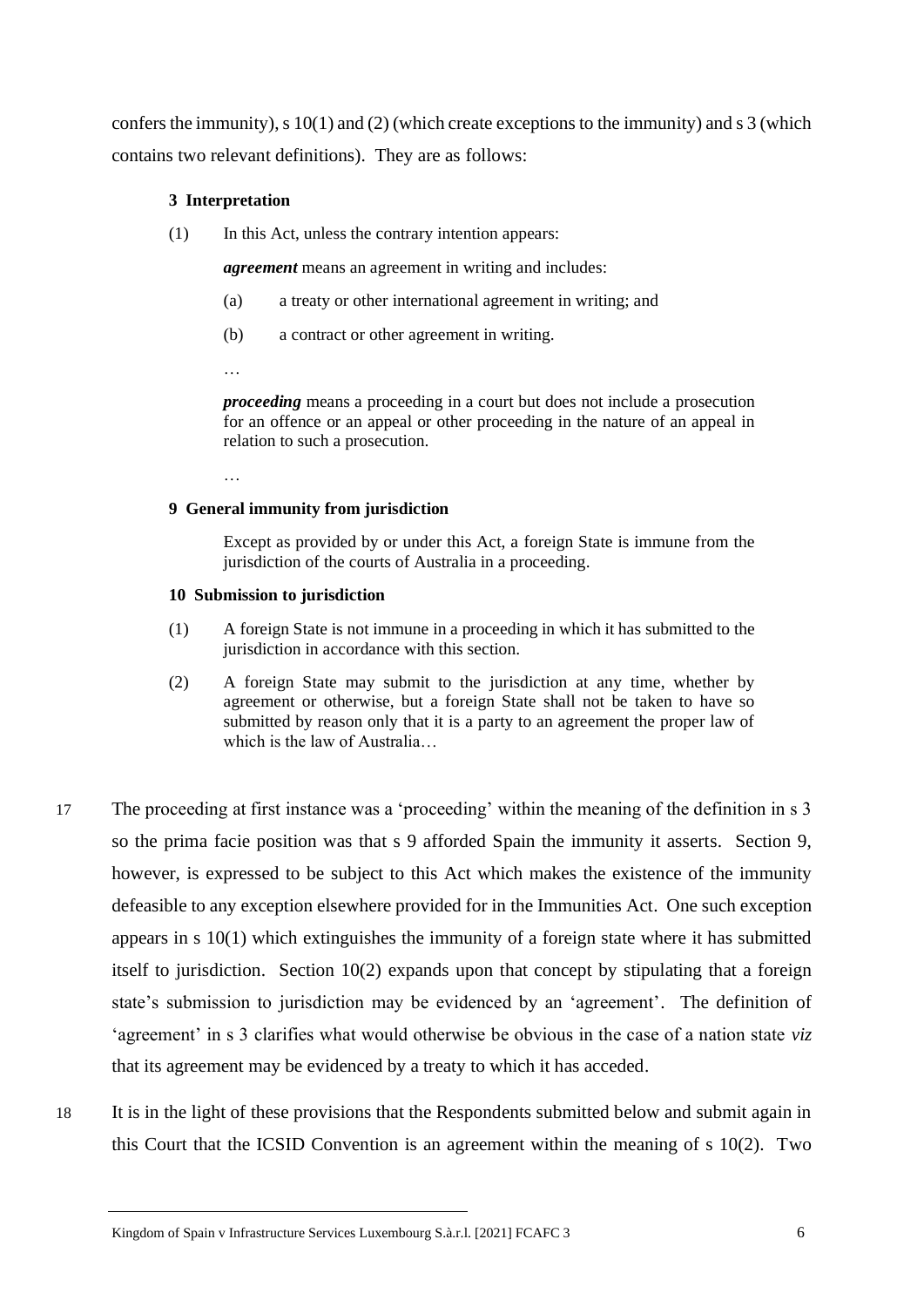articles of the ICSID Convention are principally relevant, Art 54 and Art 55. They are (in the English version of the text) as follows:

#### **Article 54**

- (1) Each Contracting State shall recognize an award rendered pursuant to this Convention as binding and enforce the pecuniary obligations imposed by that award within its territories as if it were a final judgment of a court in that State. A Contracting State with a federal constitution may enforce such an award in or through its federal courts and may provide that such courts shall treat the award as if it were a final judgment of the courts of a constituent state.
- (2) A party seeking recognition or enforcement in the territories of a Contracting State shall furnish to a competent court or other authority which such State shall have designated for this purpose a copy of the award certified by the Secretary-General. Each Contracting State shall notify the Secretary-General of the designation of the competent court or other authority for this purpose and of any subsequent change in such designation.
- (3) Execution of the award shall be governed by the laws concerning the execution of judgments in force in the State in whose territories such execution is sought.

#### **Article 55**

Nothing in Article 54 shall be construed as derogating from the law in force in any Contracting State relating to immunity of that State or of any foreign State from execution.

- 19 The Respondents contend that the effect of Art 54(2) is that Spain has expressly agreed that a party with the benefit of an award under the ICSID Convention may apply to a 'competent court' for the recognition of the award and that the Federal Court is such a court. They submit that the maintenance by Spain of an entitlement to rely upon foreign state immunity in a recognition proceeding before a 'competent court' is incompatible with its agreement to Art 54(2). As such, so the argument runs, Spain must be taken to have agreed by treaty to submit itself to the jurisdiction of this Court within the meaning of s 10(2).
- 20 Spain does not dispute that the Federal Court is a 'competent court' within the meaning of Art 54(2), a path altogether foreclosed to it by s 35(3) of the *International Arbitration Act 1974*  (Cth) ('the International Arbitration Act') ('The Federal Court of Australia is designated for the purposes of Article 54'). However, Spain does maintain that it is entitled to rely on the immunity conferred by s 9. Why? There are several steps in this, Spain's principal argument. The first is the contention that the Respondents' proceeding is to be understood as a proceeding to 'enforce' the Respondents' award within the meaning of Art 54(2). Next Spain submits that the word 'execution', where it appears in Art 55, must be understood as including a proceeding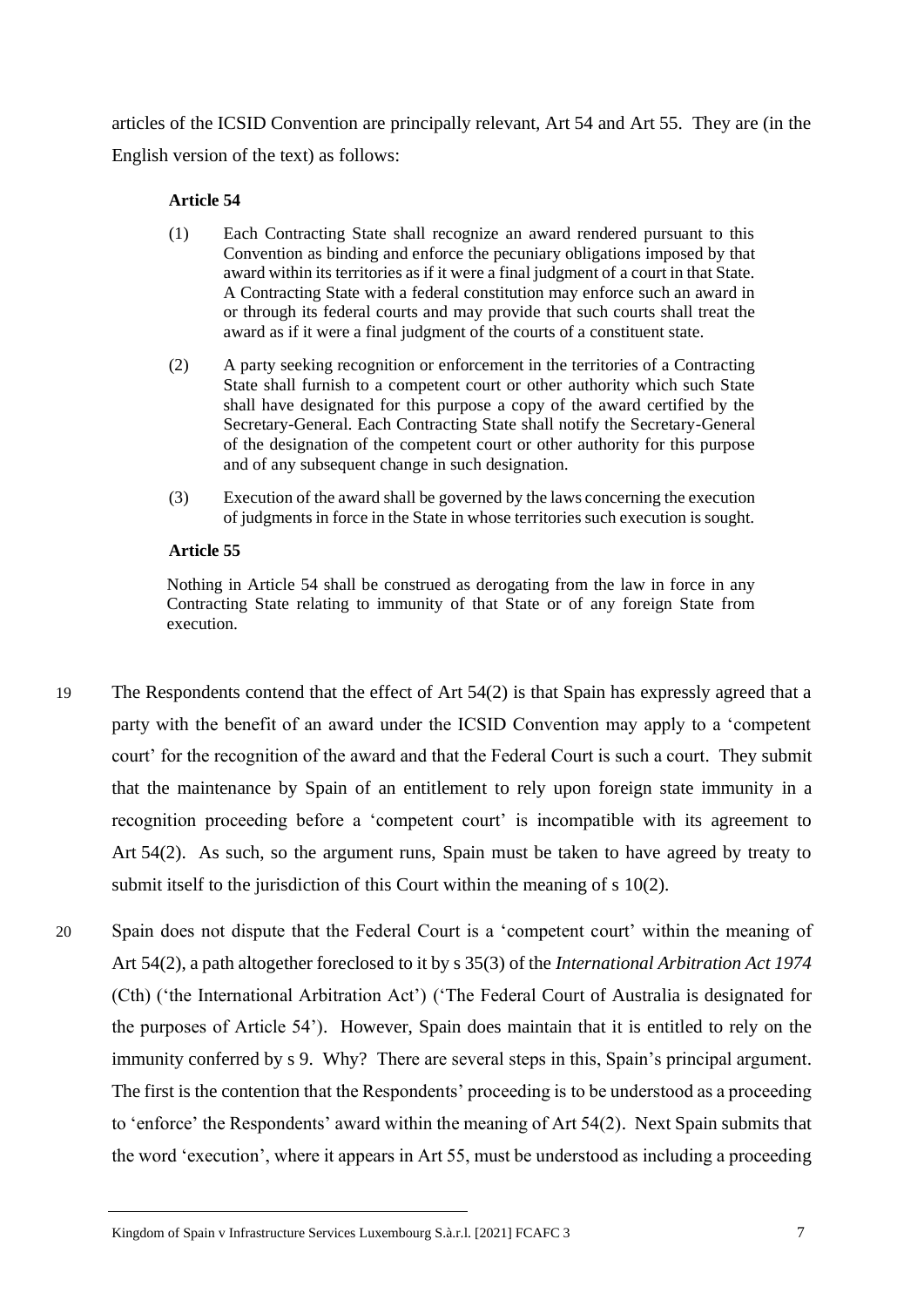to 'enforce' an award (the reasons for this are, to an extent, complex and discussion of this issue may be postponed for now). In any event, it matters because if Spain be correct, it has the consequence that Art 54(2) must be read so that it does not derogate from any Australian law relating to the immunity of Spain from enforcement in that sense. So construed, Spain submits that Art 54(2) cannot evidence any agreement on its part that it will not rely upon its immunity under s 9. Since Art 54(2) should not be construed as amounting to such an agreement in the case of a proceeding to enforce an award, it must follow – says Spain – that it cannot have agreed either to waive its immunity by accession to Art 54(2) or, consequently, to have submitted itself to jurisdiction within the meaning of s 10(1) and (2). Since that exception is not engaged it must therefore remain entitled to rely upon the immunity conferred by s 9.

- 21 Alternatively, as its secondary argument, Spain submits that even if this Court concludes that 'execution' in Art 54(3) and Art 55 does not mean 'enforcement', nevertheless, the question of the proper construction of Art 55 can only be definitively resolved by the International Court of Justice. Until it is so determined by that court, Spain submits that its own interpretation of 'execution' is at least arguable so that its accession to Art 54 and Art 55 cannot represent its clear agreement to submit to jurisdiction.
- 22 I would reject Spain's principal argument for two cumulative reasons. The first relates to the proper construction of Art 54(2). It distinguishes recognition proceedings from enforcement proceedings and, further, does so in a way which is dichotomous. Whether Art 55 applies to proceedings for execution only (as the Respondents submit) or enforcement as well (as Spain submits), it has no application to recognition proceedings. In the context of such a proceeding Spain has agreed with Australia that the Respondents may apply to the Federal Court for recognition of their award. In proceedings of that kind, it must necessarily be taken to have agreed not to rely upon the immunity from suit it would otherwise have as a foreign state. In recognition proceedings there is necessarily therefore an 'agreement' by Spain to submit to jurisdiction within the meaning of s  $10(2)$ ; the exception to s 9 provided for by s  $10(1)$  is consequently engaged; and the immunity conferred by s 9 can no longer be extant.
- 23 The second reason for rejecting Spain's principal argument relates to the correct characterisation of the Respondents' proceeding in the Court below. The proceeding in the Court below was a recognition proceeding. Once it is so characterised, the dichotomy in Art 54(2) observed in the preceding paragraph necessitates the conclusion, contrary to Spain's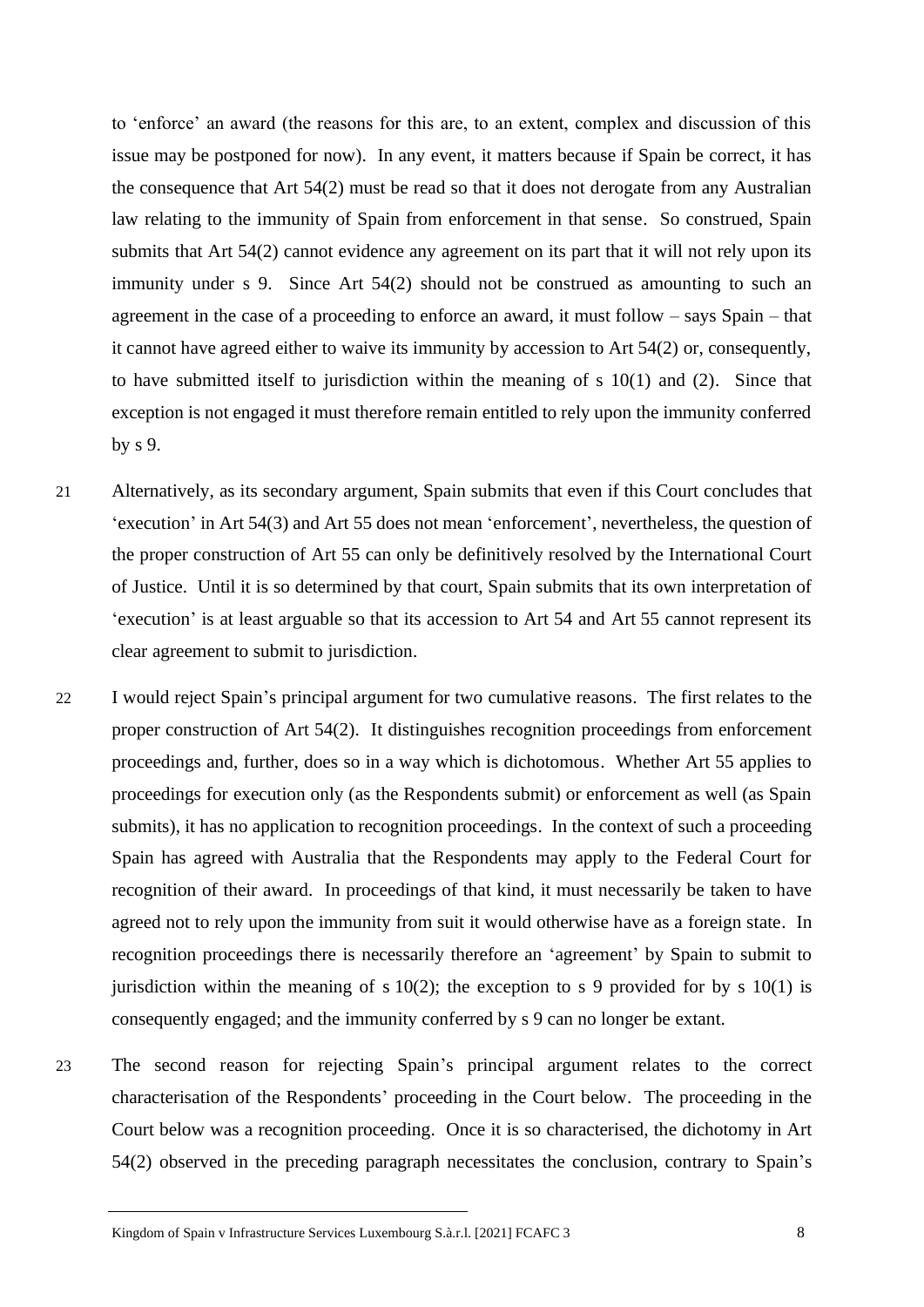submission, that the proceeding in the Court below could not be a proceeding to enforce the award within the meaning of Art 54(2). Being one it could not be the other. Since Art 55 has no application to recognition proceedings, Art 54(2) operates in accordance with its tenor as an agreement by Spain to submit to the jurisdiction of this Court as a competent court under Art 54(2) in a recognition proceeding.

- 24 It is true that some of the relief sought by the Respondents at first instance was not in the nature of recognition, but even so the primary judge granted relief on the basis that the Court was recognising the award. There is no basis, therefore, upon which one may conclude that the primary judge erred in declining to accept Spain's plea of foreign state immunity in relation to a recognition proceeding, although there may be an issue as to whether the relief granted achieved that outcome.
- 25 It is implicit in that conclusion that the question of whether 'execution' includes 'enforcement' in Art 54 and Art 55 is, whilst interesting, irrelevant. Regardless of what execution and enforcement mean in Art 54 and Art 55 they are both distinct from recognition.

#### **II. ARTICLE 55 DOES NOT APPLY TO RECOGNITION PROCEEDINGS**

- 26 Recognition, enforcement and execution are concepts which predate and exist outside of the ICSID Convention. Simplistically, recognition refers to the formal confirmation by a municipal court that an arbitral award is authentic and has legal consequences under municipal law. Enforcement goes a step further. It refers to the process by which a successful party seeks the municipal court's assistance in ensuring compliance with the award (as recognised) and obtaining the redress to which it is entitled. Execution refers to the formal process by which enforcement is carried out. Importantly, these concepts are not hermetically sealed from one another. See generally Kronke H, Nacimiento P, Otto D, Port NC (Eds), *Recognition and Enforcement of Foreign Arbitral Awards: A Global Commentary on the New York Convention* (Kluwer Law International, 2010) pp 7-8.
- 27 However, those general concepts do not decide the issue before the Court which turns instead on the text of the ICSID Convention. What does it say? Art 54(1) requires Contracting States to recognise an award. Art 54(2) permits a party having the benefit of an award to apply to a competent court for its recognition. It also permits a party to apply for the enforcement of the award by application to a competent court. As such the article explicitly contemplates two distinct applications to the competent court (or other authority). If enforcement in Art 54(2) were synonymous with recognition this distinction would appear to be pointless. The article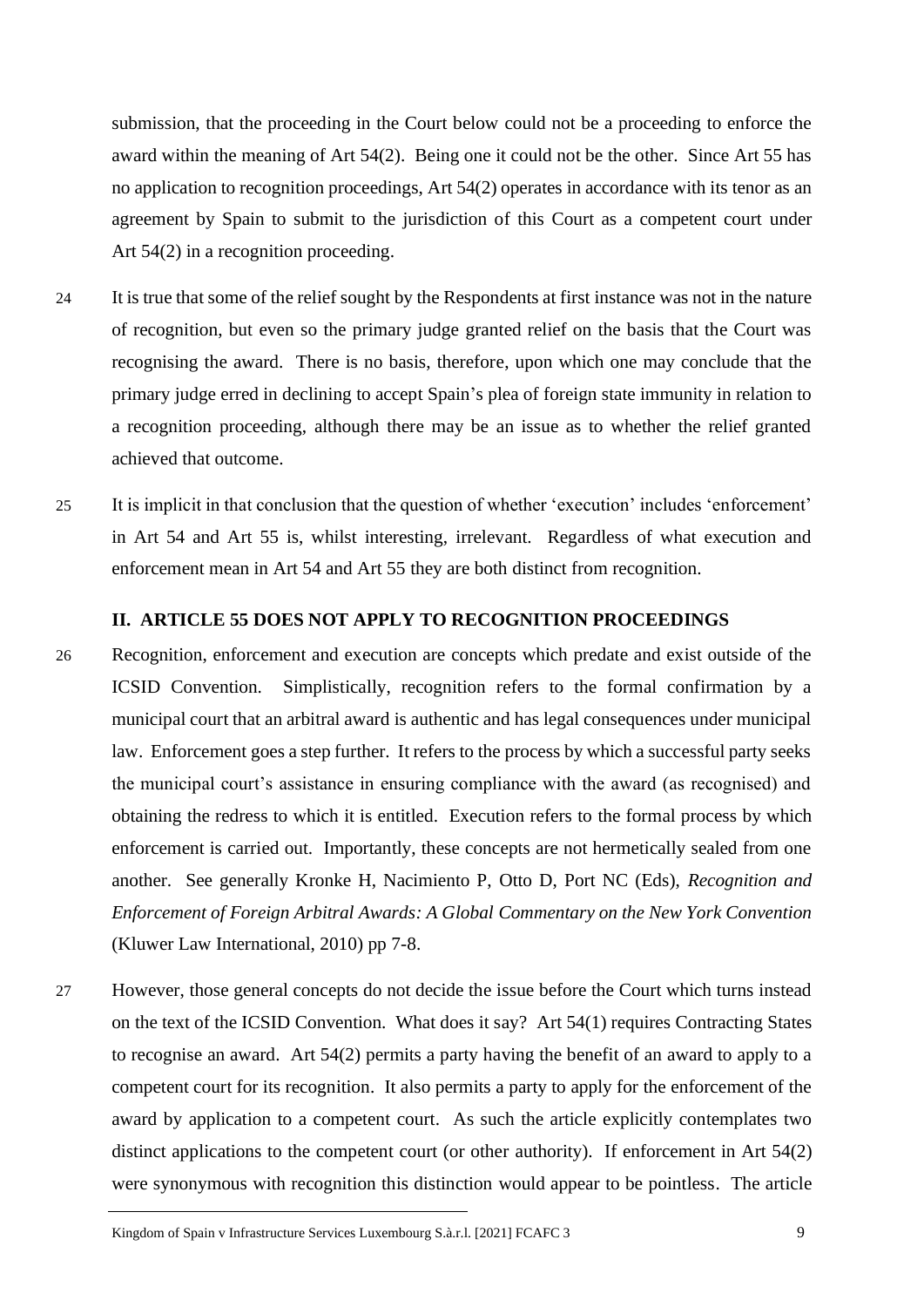therefore recognises the distinction between the two applications and requires applications for both to be made to the 'competent court'. For completeness, I note that Spain did not submit, in response to the Respondents' contention that theirs was an application for recognition, that Art 54(2) did not contemplate such an application on its own.

- 28 The distinction between the two applications is also reflected in the substantive provisions of Art 54(1). Article 54(1) imposes two obligations on a Contracting State, first, recognition of the award as binding and, secondly, implicitly in relation to an award which has been recognised, enforcement of the pecuniary obligations imposed by the award 'as if' it were a final judgment of a domestic court. (The curiosity that the federal part of Art 54(1) appears not to be limited to the enforcement of pecuniary obligations may be noted but is irrelevant in this case since only enforcement of pecuniary obligations was granted.)
- 29 Article 54(1) and (2) show that a party may seek recognition of an award without seeking its enforcement. It is also possible, as Art 54(2) shows, for a party to apply for enforcement of the award without applying for its recognition. In such a case, however, it will be implicit in any enforcement step thereafter approved by the court that the award will have been recognised or, to put it another way, whilst a party seeking recognition need not formally seek enforcement under Art 54(2), any application for enforcement, if granted, will necessarily entail recognition. Article 54 does not contemplate the enforcement of awards which have not been recognised.
- 30 It is in light of that distinction therefore that one then turns to Art 55. Focus on Art 55 is appropriate because it is the keystone of Spain's argument. It is only the status of that article as a non-derogation provision which equips Spain to submit that Art 54(2) does not necessarily involve a submission to jurisdiction.
- 31 Spain's contentions about Art 55 turn on the meaning of the word 'execution' which it says includes the concept of 'enforcement'. I explain below why I accept this submission and reject the Respondents' contention that the concepts of execution and enforcement in Art 54 and Art 55 are distinct. However, the fact that 'execution' includes 'enforcement' is of no assistance to Spain in a proceeding which seeks recognition. Because recognition is necessarily distinct from enforcement or execution, the distinction between execution and enforcement is irrelevant in the present litigation.
- 32 What does matter is that Art 55 does not refer to recognition and there can be no warrant for reading it as if it did. To the contrary, were it read as applying to a recognition proceeding the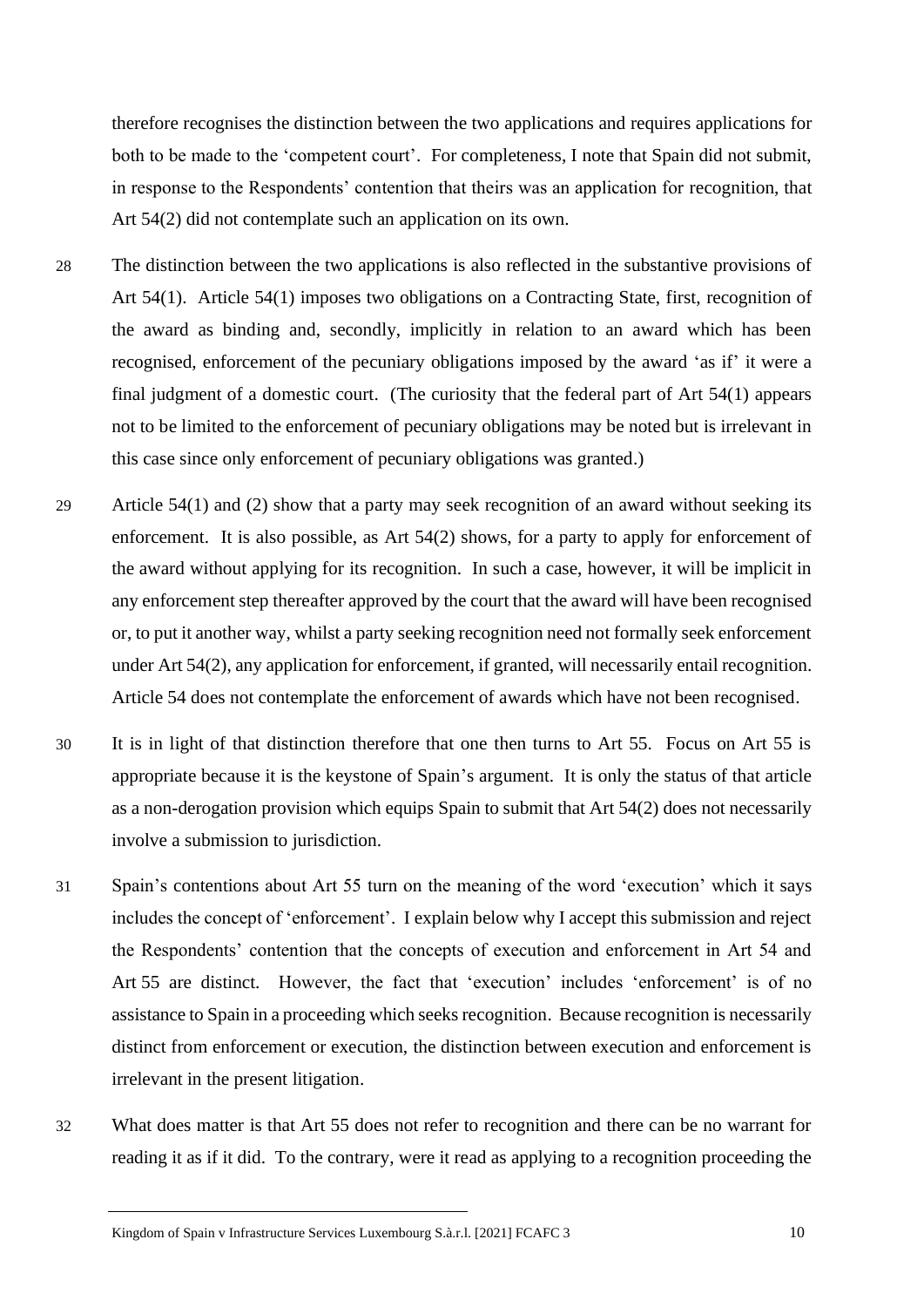exception in Art 55 would consume in its plenitude the entirety of Art 54, at least where an award *against* a Contracting State is concerned. Why? Amongst other things, Art 54(1) requires each Contracting State to recognise an award as binding. But the recognition required by Art 54(1) is not immediately self-executing, except perhaps in the case where enforcement is sought in the territory of a Contracting State which is one of the parties to the award. Apart perhaps from that case – which is of no present relevance – Art 54(1) is instead contingent on the making of the application referred to in Art 54(2), which is to say, only on the production of the certified copy of the award to a competent court (or other authority) does the binding effect of Art 54(1) come into play. Their combined effect is that a Contracting State is required to recognise an award when a certified copy of the award is furnished to the competent court (or other authority).

- 33 If 'execution' were construed to include 'recognition' in Art 55 there could be no circumstance in which the recognition application expressly contemplated by Art 54(2) could ever be made against a Contracting State. This would render the recognition procedure in Art 54(2) perpetually unavailable against a Contracting State and would have the consequence that the obligation to recognise an award in Art 54(1) as binding could never be engaged. In every case against a Contracting State, the competent court in Art 54(2) would be met with a plea of foreign state immunity and recognition would be unavailable. Such a construction of Art 54(2) and Art 55 would be perverse.
- 34 For completeness, two matters should be noted. First, this problem does not arise where a Contracting State seeks to enforce an award against an investor. In such a case, no question of foreign state immunity ever arises. However, whilst this may be accepted, it does not provide any plausible justification for reading Art 54(2) and Art 55 so as to have the otherwise empty operation implied for them by Spain's construction. Secondly, it may be noted that the fact that recognition is wholly distinct from enforcement (including, if necessary, execution) is also reflected in the heading to Section 6: 'Recognition and Enforcement of the Award' where Art 54 and Art 55 are contained.
- 35 For those reasons, Art 55 does not apply to recognition proceedings and is unavailable to modify the meaning of Art 54(1) and (2) in relation to such proceedings. It is true, as Spain correctly points out, that there are some parts of the ICSID Convention where 'enforcement' must include 'recognition'. For example, Art 50 (which is contained in Section 5 of Chapter IV) provides a mechanism by which the parties may submit a request for interpretation

Kingdom of Spain v Infrastructure Services Luxembourg S.à.r.l. [2021] FCAFC 3 11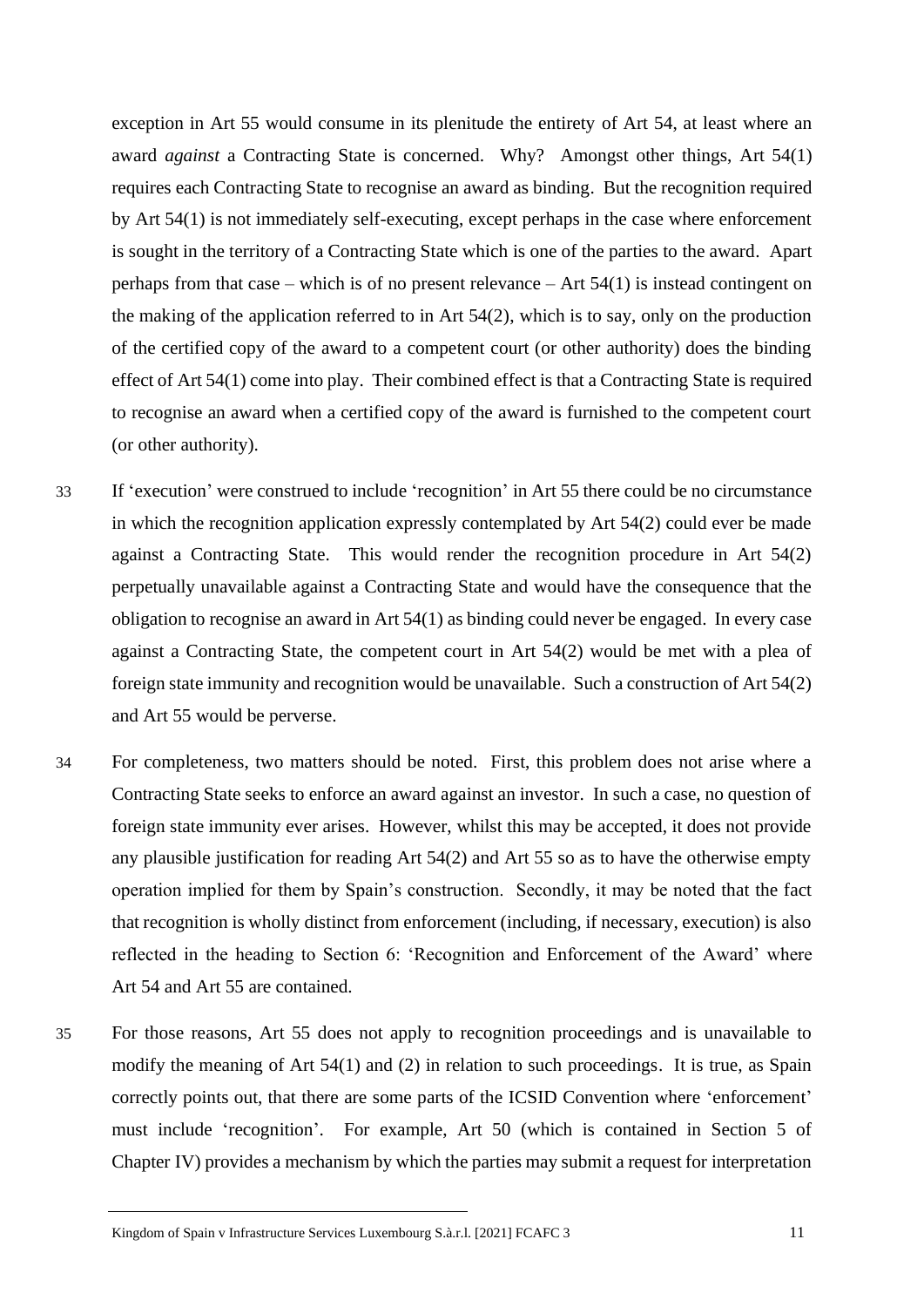of an award to the Tribunal which rendered it via the Secretary-General of ICSID. Art 50(2) allows the Tribunal considering that request to 'stay enforcement of the award'. I accept the submission, in this context, that 'enforcement' would include an application for recognition. A similar jurisdiction is conferred by Art 51 in relation to the discovery of facts after the award which are thought decisively to affect the outcome. Article 51(4) gives the Tribunal an analogous power to stay the award pending resolution of that issue. Again, I would accept that in that context 'enforcement' must extend to recognition.

36 However, relevantly both those provisions occur in Section 5 whereas Art 54 and Art 55 occur in Section 6. Section 5 is entitled 'Interpretation, Revision and Annulment of the Award' and deals with the powers and functions of the Tribunal in relation to those matters. The powers and functions of the Tribunal in relation to awards rendered is clearly a matter entirely distinct from the recognition and enforcement of such awards by a Contracting State. In the latter context, it is clear from the text of Art 54 that 'enforcement' cannot include 'recognition' for the reasons I have already given. Admittedly this conclusion results in the word 'enforcement' having a broader meaning in Section 5 than it has in Section 6 but this construction fits comfortably with the respective subject matter of each Section and is, by far, a preferable outcome to a construction of 'enforcement' in Section 6 which neuters the central obligation imposed on Contracting States to recognise an award as binding.

## **III. HAS SPAIN SUBMITTED TO JURISDICTION BY ACCESSION TO ART 54?**

- 37 The question then arises whether Art 54(1) and (2) constitute Spain's agreement to submit to the jurisdiction of the Federal Court in a recognition proceeding. The answer is that they do. Art 54(2) is in terms Spain's agreement with Australia that the Respondents may apply to a competent court for recognition and, as noted above, the Federal Court has been designated as a competent court for the purposes of Art 54. Spain has therefore agreed to submit to the jurisdiction of this Court in relation to a recognition proceeding. Article 55 can have no impact on that conclusion because it has no application to recognition proceedings.
- 38 The view that a plea of immunity is not available in recognition proceedings is well-established and Spain's contentions are notable for their heterodoxy: *Benvenuti & Bonfant v People's Republic of the Congo,* Cour d'appel, Paris (26 June 1981) 1 ICSID Reports 368 at 371; 108 Journal du Droit International 843 at 845 ('*Benvenuti*'); *Société Ouest Africaine des Bétons Industriels (SOABI) v Senegal*, Cour de cassation (11 June 1991) 2 ICSID Reports 341; 118 Journal du Droit International 1005 ('*SOABI*'); *Liberian Eastern Timber Corporation*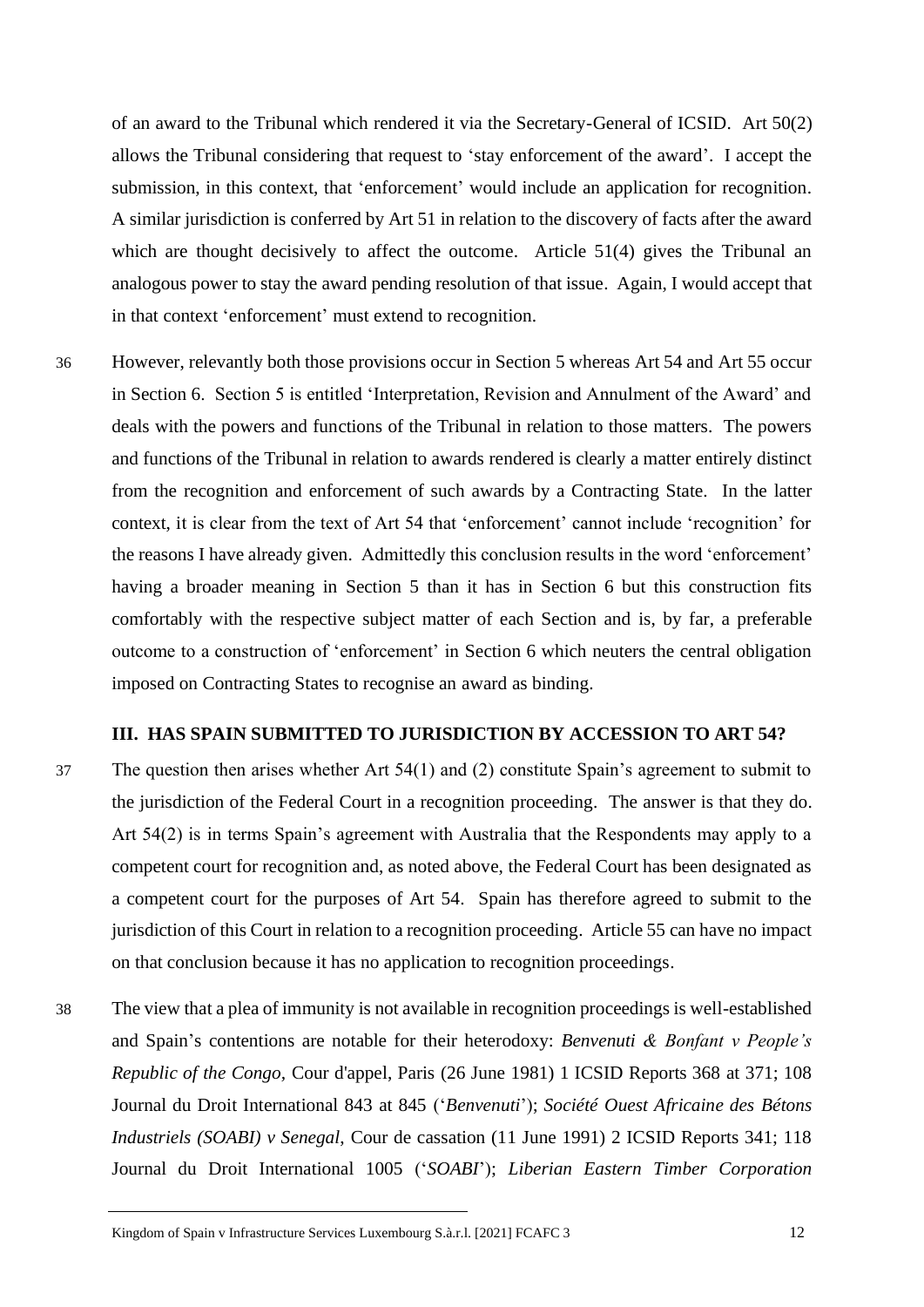*(LETCO) v Liberia,* United States District Court for the Southern District of New York (12 December 1986) 2 ICSID Reports 383 at 387-388 ('*LETCO*'); *Lahoud v The Democratic Republic of Congo* [2017] FCA 982 at [20] per Gleeson J ('*Lahoud*').

## **The proceeding at first instance was a recognition proceeding**

- 39 The preceding conclusion will lack utility unless the proceeding at first instance was relevantly a recognition proceeding. What is a recognition proceeding? Art 54(2) does not stipulate how an application for recognition is to be made and the question is therefore governed by the relevant domestic law of the Contracting State in which recognition is sought. Procedures differ between jurisdictions.
	- 40 Many civilian jurisdictions have a procedure known as exequatur where a foreign judgment or arbitral award is recognised by a domestic court. After the grant of an exequatur a party may subsequently seek execution. It is established in relation to the ICSID Convention that recognition under Art 54(2) may be afforded by the grant of an exequatur: *Benvenuti* at 845.
	- 41 In the United States the practice which appears to have been adopted by the United States District Court for the Southern District of New York in relation to recognition under Art 54(2) involves an order in this form (*LETCO* at 384):

…it is ORDERED that the annexed arbitration award, as rectified, in favour of LETCO be docketed and filed by the Clerk of this Court in the same manner and with the same force and effect as if it were a final judgment of this Court…

42 In Australia, the position is not entirely clear. However, it appears that the recognition under Art 54(2) may be afforded by entry of judgment on the award or by making an order granting leave to enforce the award 'as if it were a final judgment' of this Court. This emerges from the domestic legislation governing ICSID awards. In Australia the ICSID Convention is given effect to by ss 31 to 38 of the International Arbitration Act which between them constitute all of Part IV of that Act. Section 35 provides:

#### **35 Recognition of awards**

- (1) The Supreme Court of each State and Territory is designated for the purposes of Article 54.
- (2) An award may be enforced in the Supreme Court of a State or Territory with the leave of that court as if the award were a judgment or order of that court.
- (3) The Federal Court of Australia is designated for the purposes of Article 54.

Kingdom of Spain v Infrastructure Services Luxembourg S.à.r.l. [2021] FCAFC 3 13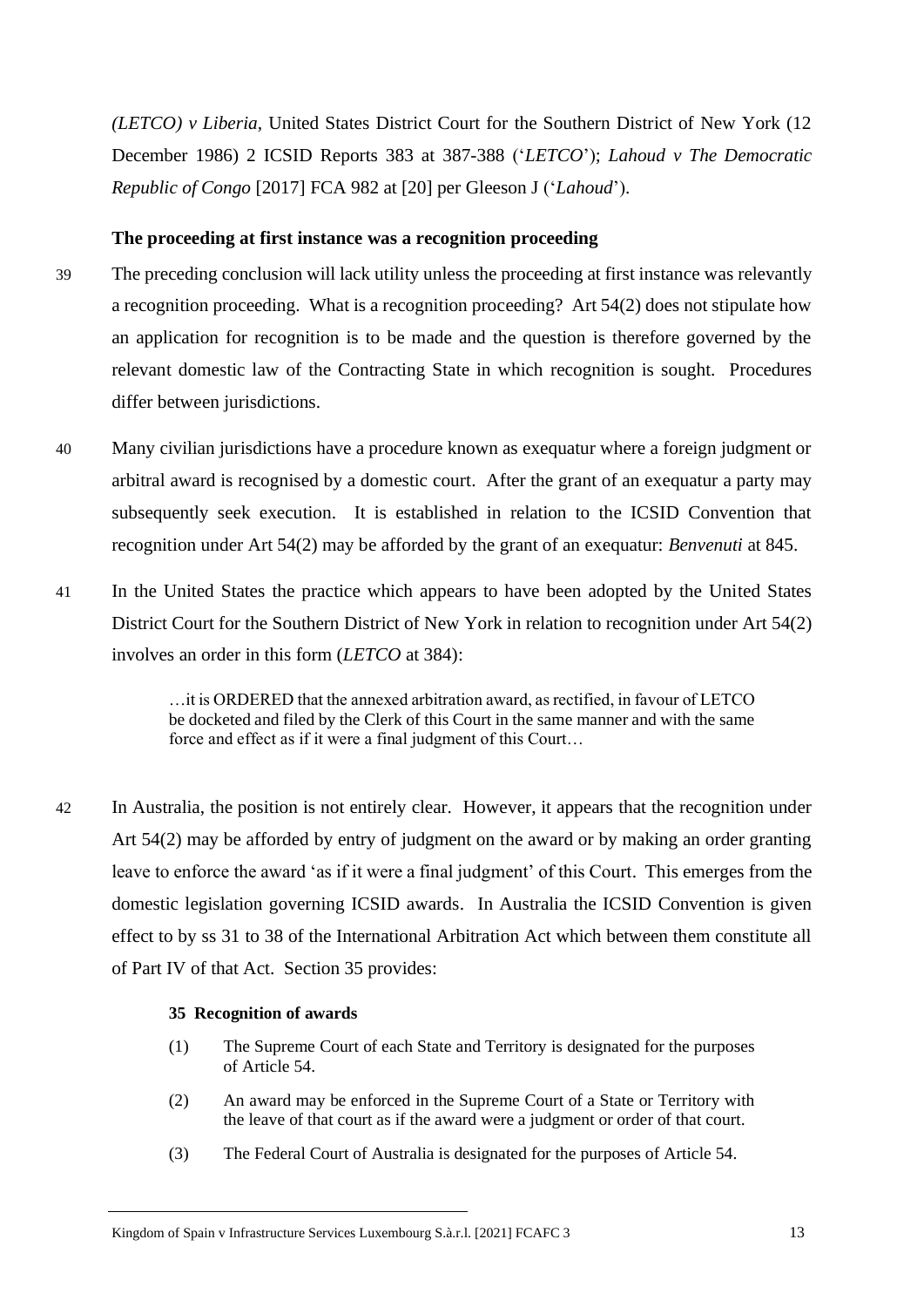- (4) An award may be enforced in the Federal Court of Australia with the leave of that court as if the award were a judgment or order of that court.
- 43 The interpretation of this provision is not altogether without difficulty. It does not, in terms, confer an entitlement on a party to seek recognition of an award but instead refers only to enforcement. On the other hand, it is headed 'Recognition of awards' so that there is a degree of tension between the heading and what the provision appears to say.
- 44 Other provisions in Part IV are relevant to the ascertainment of the meaning of s 35(4). Section 34 proceeds on the assumption that s 35 deals with both the recognition and enforcement of an award. It operates to make Part IV an exhaustive code in relation to the recognition and enforcement of an ICSID award. It provides:

#### **34 Investment Convention awards to prevail over other laws**

Other laws relating to the recognition and enforcement of arbitral awards, including the provisions of Parts II and III, do not apply to:

- (a) a dispute within the jurisdiction of the Centre; or
- (b) an award under this Part.
- 45 If s 35 does not apply to recognition proceedings under Art 54(2) then the effect of s 34 will be to prevent the possibility of recognition of the award as an award to which the *Convention on the Recognition and Enforcement of Foreign Arbitral Awards*. Opened for signature 10 June 1958. 330 UNTS 3 (entered into force 7 June 1959) ('*New York Convention*') or the *UNCITRAL Model Law on International Commercial Arbitration* (as adopted by the United Nations Commission on International Trade Law on 21 June 1985, and as amended on 7 July 2006) ('*UNCITRAL Model Law*') (which are also given effect by the International Arbitration Act) might otherwise apply.
- 46 So construed, s 35 would appear to achieve an outcome contrary to the plain words of Art 54(2). Article 54(2) requires Australia to provide a mechanism for a party to apply to a competent court for recognition of an award. This is relevant because, in general, a construction of the International Arbitration Act which gives effect to Australia's international obligations should, if possible, be preferred. As Gleeson CJ stated in *Plaintiff S157/2002 v Commonwealth of Australia* [2003] HCA 2; 211 CLR 476 at 492 [29]:

where legislation has been enacted pursuant to, or in contemplation of, the assumption of international obligations under a treaty or international convention, in cases of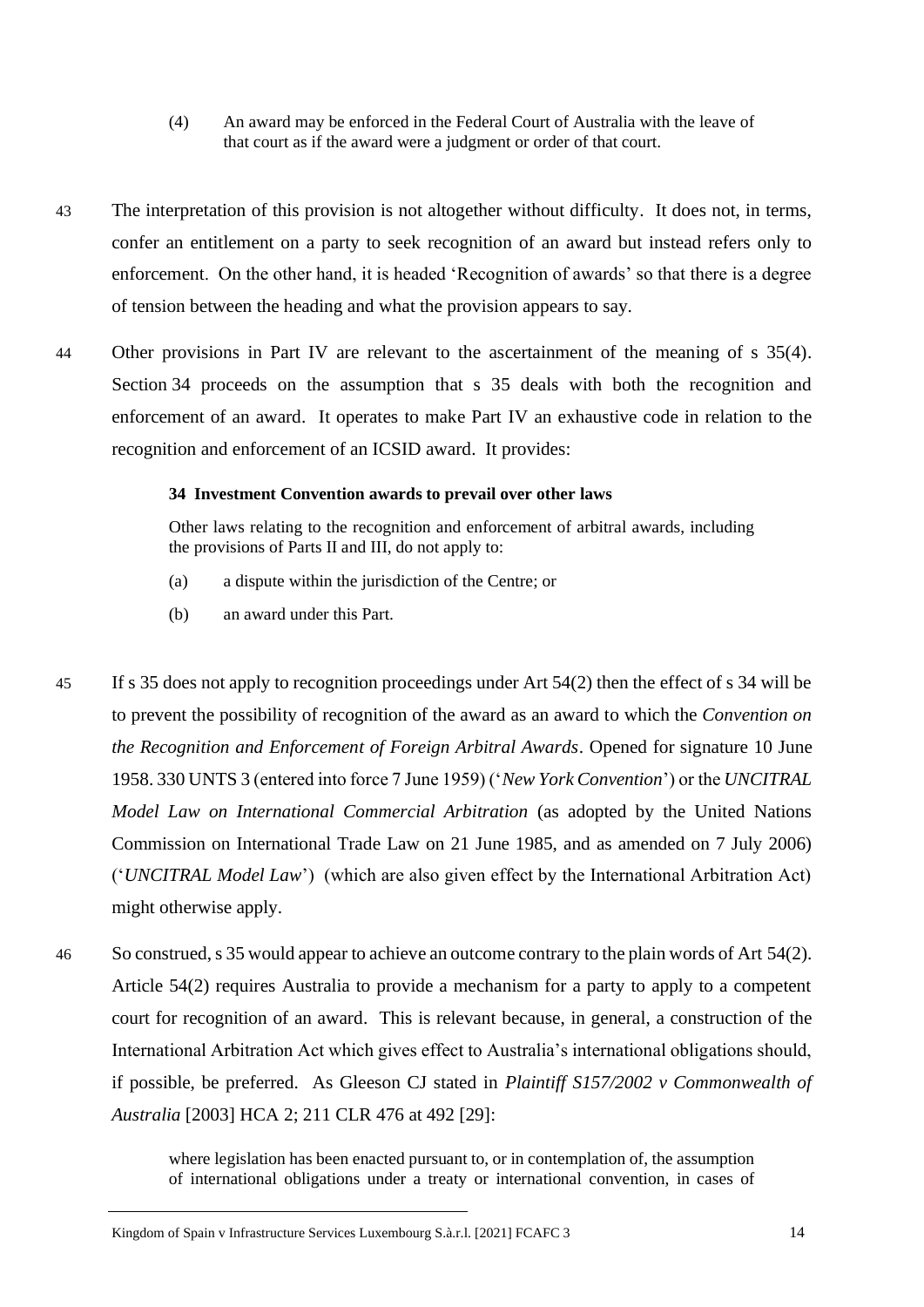ambiguity a court should favour a construction which accords with Australia's obligations.

47 This is particularly so in light of s 32 which gives the ICSID Convention the force of law in Australia:

#### **32 Application of Investment Convention to Australia**

Subject to this Part, Chapters II to VII (inclusive) of the Investment Convention have the force of law in Australia.

- 48 If the word 'enforced' is not construed to include 'recognised' then s 35(4) will not give effect to the recognition procedure required by Art 54(2). The heading to s 35 and the specification by s 34 that Part IV is a code with respect to the recognition of awards under the ICSID Convention strongly suggest that Parliament intended s 35 to include an entitlement to apply for recognition. Such a conclusion would involve reading 'enforced' in s 35(4) as including 'recognised', a meaning which it can in my opinion comfortably accommodate.
- 49 On the other hand, having concluded that 'recognise' and 'enforce' are distinct concepts in Art 54 there is perhaps something anomalous about concluding that they are not distinct for the purposes of s 35, particularly where Part IV is evidently intended to give effect to the ICSID Convention. This consideration may tend in the opposite direction to suggest that 'enforced' should not include 'recognised'.
- 50 However, if that were correct, it would leave the recognition procedure unaccountably missing from the provisions which itself would infringe Australia's obligations under Art 54. On balance, it seems to me that the preferable construction of s 35(4) is one in which 'enforced' includes 'recognised'.
- 51 That conclusion makes it unnecessary to consider whether the Court would, in any event, have jurisdiction arising from the conferral on this Court of jurisdiction in matters arising under a law of the Parliament by s 39B(1A)(c) of the *Judiciary Act 1903* (Cth). Here the thinking would be that s 32 gives the force of federal statute law to Art 54(2) itself which thereby becomes a surrogate federal law under which a federal matter may directly arise. The same reasoning supports this Court's jurisdiction in the recognition of arbitral awards under the *UNCITRAL Model Law*: *TCL Air Conditioner (Zhongshan) Co Ltd v Judges of the Federal Court of Australia* [2013] HCA 5; 251 CLR 533 ('*TCL*') at 543 [2] per French CJ and Gageler

Kingdom of Spain v Infrastructure Services Luxembourg S.à.r.l. [2021] FCAFC 3 15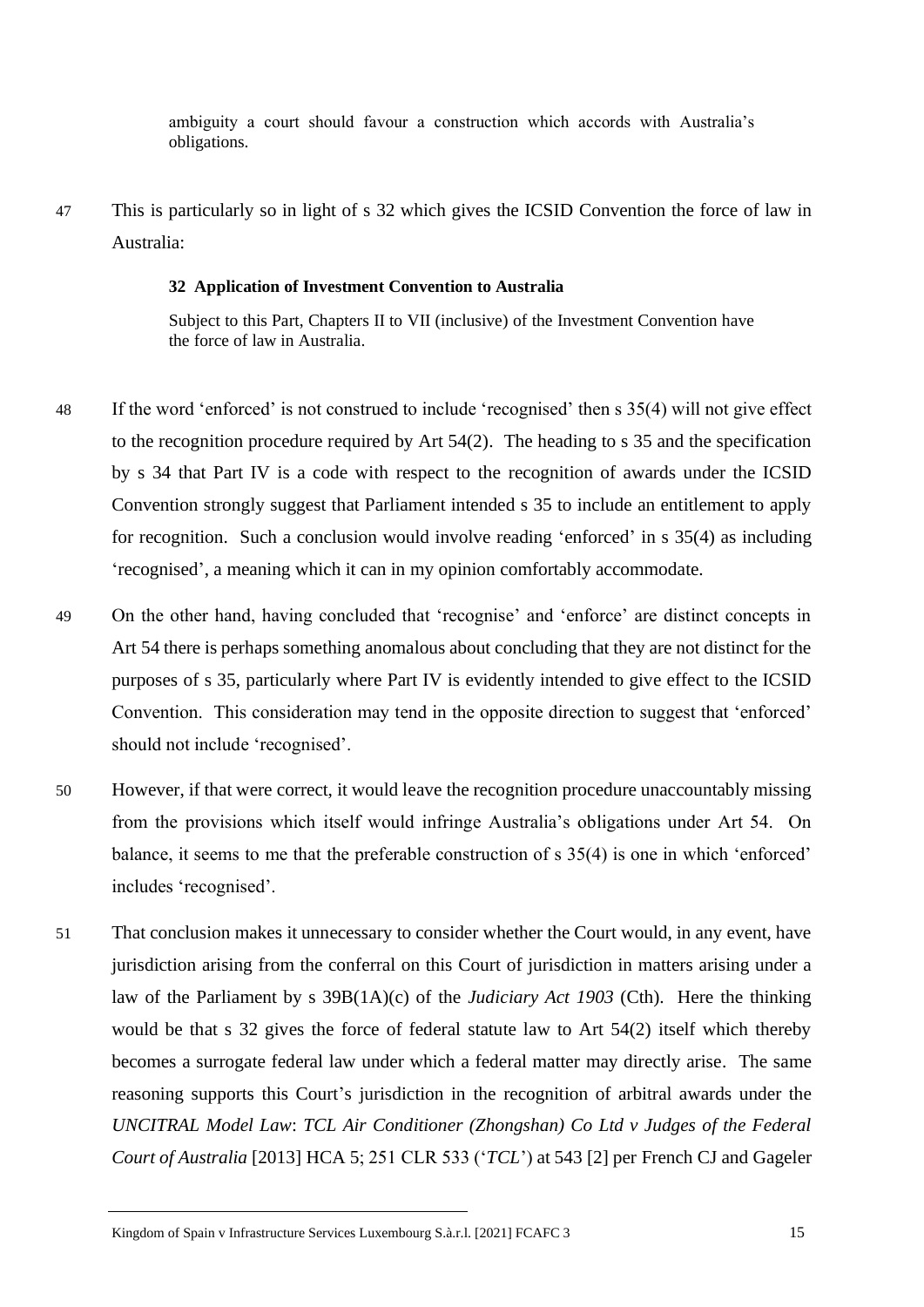J and 561 [52] per Hayne, Crennan, Kiefel and Bell JJ. There would appear to be no relevant distinction insofar as federal jurisdiction is concerned between the position of this Court under the *UNCITRAL Model Law* as explained in *TCL* and under the ICSID Convention.

- 52 There may, however, be a difficulty with this approach which relates to s 34. To the extent that s  $39B(1A)(c)$  confers a jurisdiction on this Court to entertain a recognition proceeding, it may be arguable that it is one of the 'other laws' referred to in s 34. If so, it may not be an available source of jurisdiction. In light of the manner in which I would construe s 35(4), however, it is not necessary to form a view on that issue.
- 53 I therefore conclude that the Court has jurisdiction to entertain a recognition proceeding under s 35(4). So to conclude does not, however, assist in identifying the procedural features of a recognition application. The question of procedure will be governed by the domestic law of the Contracting State in whose territory recognition is sought. Nevertheless, Art 54 and Art 55 provide some guidance on the legal consequences of recognition and from these consequences some guidance, limited perhaps, may be gleaned as to its procedural features.
- 54 The purpose of recognition is to give effect to the stipulation of Art 54(1) that each Contracting State (here, relevantly, Australia) will recognise the award as binding. Because it is binding, a party may seek to enforce its pecuniary obligations as if they were a final judgment of a court of that State: Art 54(1). But the binding effect of an award may also be asserted by other nonpecuniary methods which include, as French CJ and Gageler J observed in *TCL* at 552 [23], a plea of former recovery or the assertion of a res judicata or issue estoppel. Further, the binding effect extends not only to the pecuniary obligations imposed by the award but also to its nonpecuniary terms.
- 55 What Art 54(2) requires of a Contracting State is a procedure which will result in relief which, if granted, will have those kinds of effects. Furthermore, the procedure must be such as to enliven in a party with the benefit of an award an entitlement to apply for the kind of 'execution' referred to in Art 54(3). As the primary judge, with respect, correctly observed the expression 'the laws concerning the execution of judgments' can only refer to judgments which exist (for completeness, I reject out of hand Spain's submission that an application for a pre-trial asset seizure order can be described as a form of execution). But this does not mean that Art 54 requires that recognition should be afforded only by means of the entry of a judgment. It is instead merely to be understood as a reference to a body of law.

Kingdom of Spain v Infrastructure Services Luxembourg S.à.r.l. [2021] FCAFC 3 16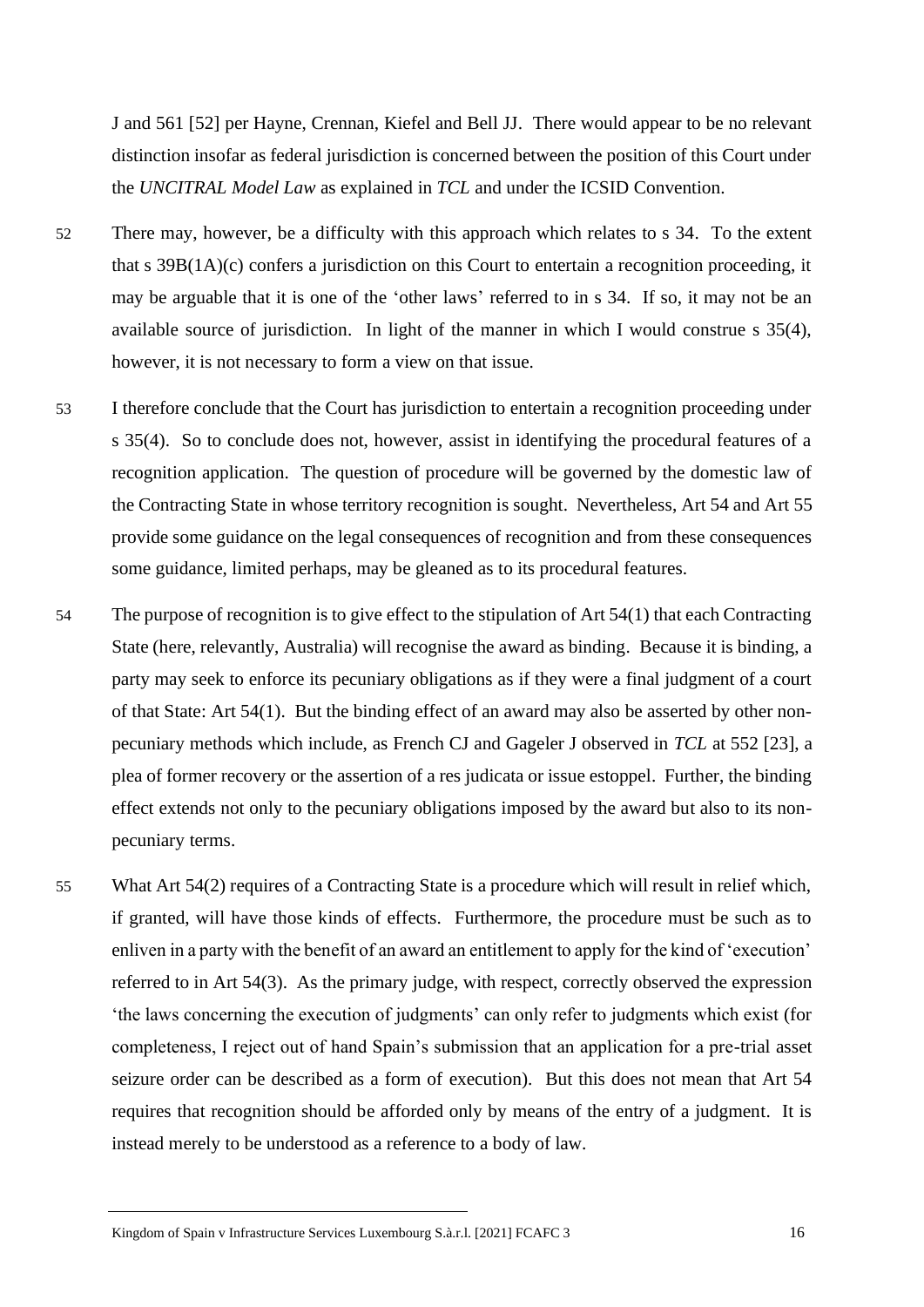- 56 What Art 54(1) does require, however, is that the enforcement of an award's pecuniary obligations will proceed 'as if it were a final judgment'. So viewed, Art 54(3) then furthers this fiction. The award-cum-as-if-judgment is to be executed (or enforced – it really does not matter) by applying to the award the law which ordinarily applies to the execution (or, on Spain's submissions, enforcement) of judgments.
- 57 So whatever recognition constitutes as a matter of local procedure it nevertheless must be sufficient to enliven the execution (or, as Spain submits, enforcement) procedures which Art 54(3) expressly contemplates. And, as noted, it must also be sufficient to enable the entry of pleas of res judicata and the like.
- 58 As a matter of Australian law, it is possible that one way of achieving these outcomes is to enter judgment in the amount of the pecuniary obligations imposed by the award. Such a judgment has all the procedural qualities just described. It can give rise to a plea of res judicata, it can be used by way of a plea of prior satisfaction and its existence fits tidily into a legal framework that contains the 'laws concerning the execution of judgments' referred to in Art 54(3). If execution is available against the other party to the award it will be a straightforward procedural matter to apply for it if a judgment has been entered.
- 59 The statutory framework governing arbitral awards under the *New York Convention* is contained in Part II of the International Arbitration Act and is materially different to the provisions dealing with the ICSID Convention under Part IV. Nevertheless, it seems wellestablished in relation to such awards that recognition is afforded by the entry of a judgment: *Traxys Europe SA v Balaji Coke Industry Pvt Ltd (No 2)* [2012] FCA 276; 201 FCR 535 at [71]-[72] per Foster J (and the cases there collected). It seems difficult to identify any point of principle which would justify a departure from that practice in the case of ICSID awards.
- 60 On the other hand, it is also possible that recognition may also be granted by means of an order that the award be recognised 'as if' it were a judgment of the Federal Court. This was the approach of French CJ and Gageler J in *TCL* at 551 [21] in relation to awards under the *UNCITRAL Model Law* although their Honours were clear that this was not the only procedure available ('An appropriate order, although not necessarily the only appropriate order … would be an order that the arbitral award be enforced as if the arbitral award were a judgment or order of the Federal Court': at [24]). Gleeson J used this 'as if' form of order in *Lahoud* which is the same procedure adopted by the United States District Court for the Southern District of New York in *LETCO*.

Kingdom of Spain v Infrastructure Services Luxembourg S.à.r.l. [2021] FCAFC 3 17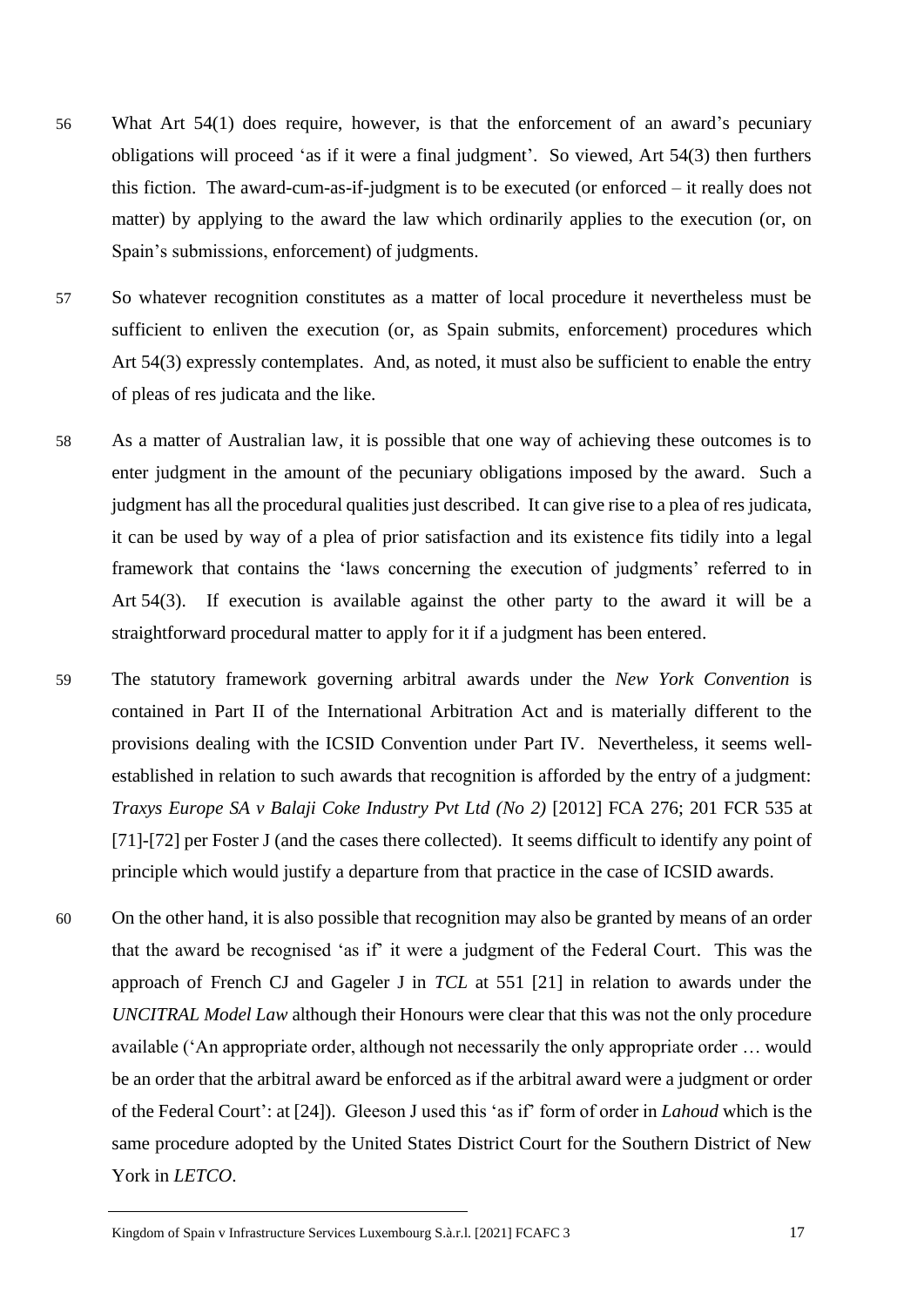- 61 In my view, either approach may be procedurally open and, if that is the case both would be essentially equivalent to an exequatur. My tentative preference would be for the former procedure. The process of relying upon an award in another court for the purpose of establishing a res judicata is likely to be more straightforward, at least from a practical perspective, if recognition takes the form of a Federal Court judgment rather than the possibly more perplexing order for non-initiates that the award has the effect as if it were a judgment of the Federal Court. Similar practical considerations may suggest that an application to this Court's registry for enforcement remedies such as a writ of execution may run more smoothly if what is entered is an actual judgment.
- 62 The relief which was sought by the Respondents at first instance was as follows (figures in points 4 and 5 as they appear in the original):

#### **Orders sought**

The Applicants, being parties to an arbitral proceeding, apply to the Court to enforce an award under section 35(4) of the *International Arbitration Act 1974*.

The Applicants seek the following orders:

- 1. Pursuant to s 35(4) of the *International Arbitration Act 1974* (Cth), the Applicants have leave to have the award of the International Centre for Settlement of Investment Disputes in Case No. ARB/13/31 against the Respondent dated 15 June 2018 as rectified by the Award dated 29 January 2019 enforced as if it were a judgement of the Court.
- 2. A declaration that the Respondent has breached Article 10(1) of the Energy Charter Treaty by failing to accord fair and equitable treatment to the Applicants' investments.
- 3. The Respondent pay the Applicants EUR101,000,000.00.
- 4. The Respondent pay the Applicants interest on the amount of EUR101,000,000.00 from 20 June 2014 to 15 June 2018 at the rate of 2.07%, compounded monthly, and interest from 16 June 2018 to the date of payment at the rate of 2.07%, compounded monthly.
- 5. The Respondent pay the Applicants USD635,431.70 as a contribution to the payment of their share of the costs of the proceedings and GBP2,447,008.61 as a contribution to the payment of their legal representation costs and expenses.
- 6. Pursuant to s 43(1) of the *Federal Court of Australia Act 1976* (Cth), the Respondent is to pay the Applicants' costs of this proceeding as agreed or assessed.
- 63 Some of this relief seems not to have been pressed, although elements of prayers 1, 3, 4, 5 and 6 can be seen in the orders eventually made by the trial judge set out at [14] above. In any event, the primary judge reasoned that the appropriate way to recognise an award was to enter

Kingdom of Spain v Infrastructure Services Luxembourg S.à.r.l. [2021] FCAFC 3 18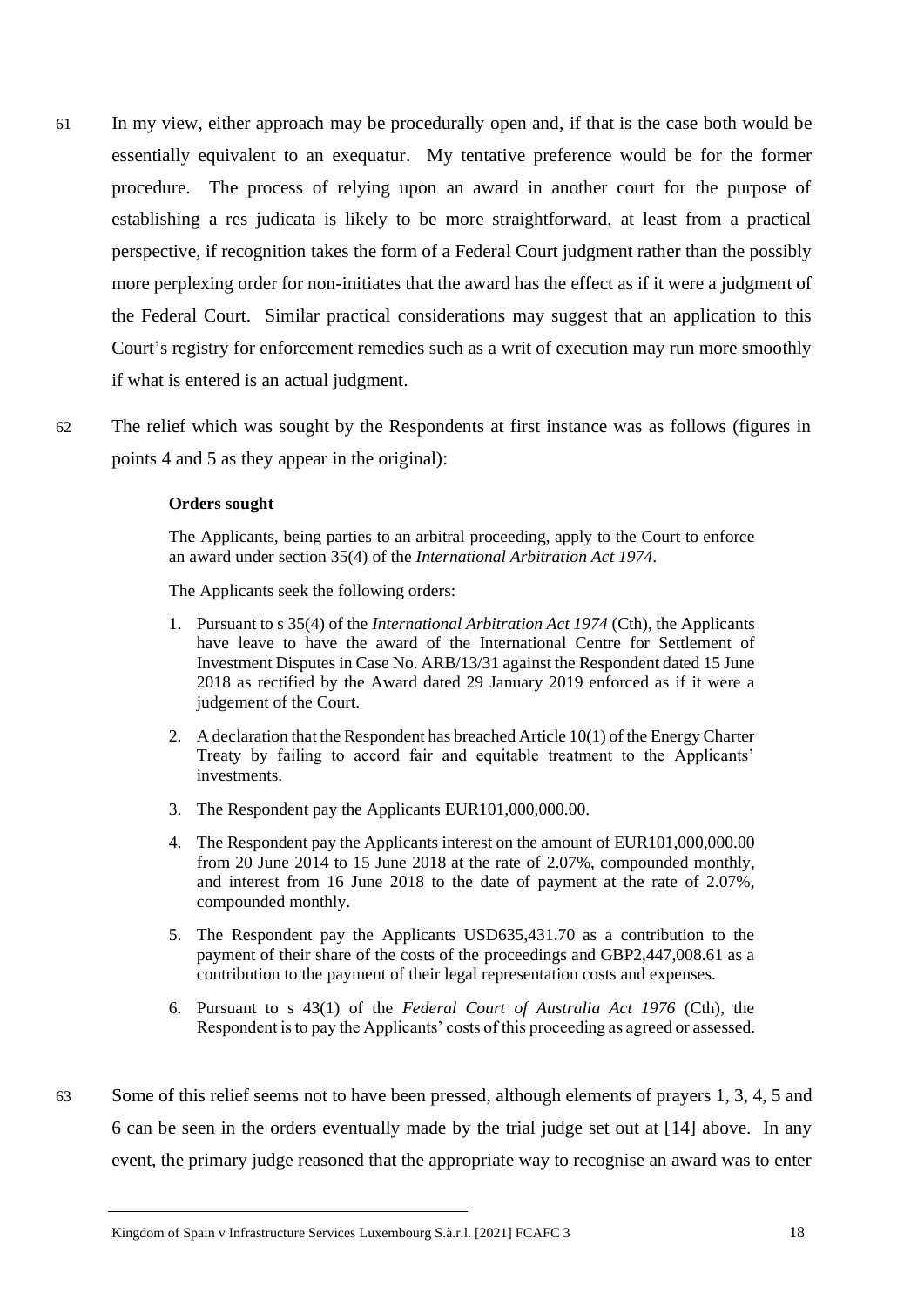judgment on it: [78]. Despite that conclusion, this was not the order his Honour in fact made. Instead, by order 1 his Honour granted the Respondents leave under s 35(4) of the International Arbitration Act to enforce the award against Spain and by order 2 ordered it to pay EUR101,000,000 rather than entering judgment in that sum (together with ancillary orders). There are problems, with respect, with both of these orders although it is difficult to see that the trial judge could have been expected to apprehend what they were, given the way the case was presented.

- 64 Although the grant of leave under s 35(4) in order 1 partially tracks the language of that provision, it omits the words 'as if the award were a judgment' of the Federal Court. Further, on its face it leaves open the possibility that enforcement may now proceed without any further consideration of the issues arising under Art 55. It is plain from the trial judge's reasons that he intended no such operation for the order but it is an operation it appears to have.
- 65 The requirement of order 2 that Spain pay the Respondents EUR101,000,000 may also be seen as an order requiring Spain to do something, whereas under the process of recognition what occurs is that the award is put on the same footing as if it were a final judgment, no more and no less.
- 66 In my view, orders 1 and 2 should be set aside as they do not reflect a correct approach to recognition. It is possible that order 2 should have been in the form of a judgment for EUR101,000,000 or the 'as if' order contemplated in *TCL*. I would set aside order 3 and order 4 (which relate to interest and the costs of the arbitral proceeding) for the same reason.
- 67 I would hear the parties further on what form recognition should take. There was no argument before this Court on appeal on this issue and I apprehend the same was true before the trial judge. This has the procedural consequence that the appeal must be allowed to permit the correction of the form of recognition although the substantive conclusion of the trial judge that Spain was not entitled to rely upon a plea of foreign state immunity stands vindicated.
- 68 On appeal, Spain submitted in writing that the Respondents had not put their case below as being one purely concerned with recognition but had instead characterised the application as one for recognition and enforcement. It submitted that it was too late for the Respondents now to submit that it was purely a case of recognition. Spain did not seek to elaborate on how the trial was conducted. The Respondents claim that a submission was made to the trial judge at T66.1ff that the relief sought was in the nature of recognition. There it was said:

Kingdom of Spain v Infrastructure Services Luxembourg S.à.r.l. [2021] FCAFC 3 19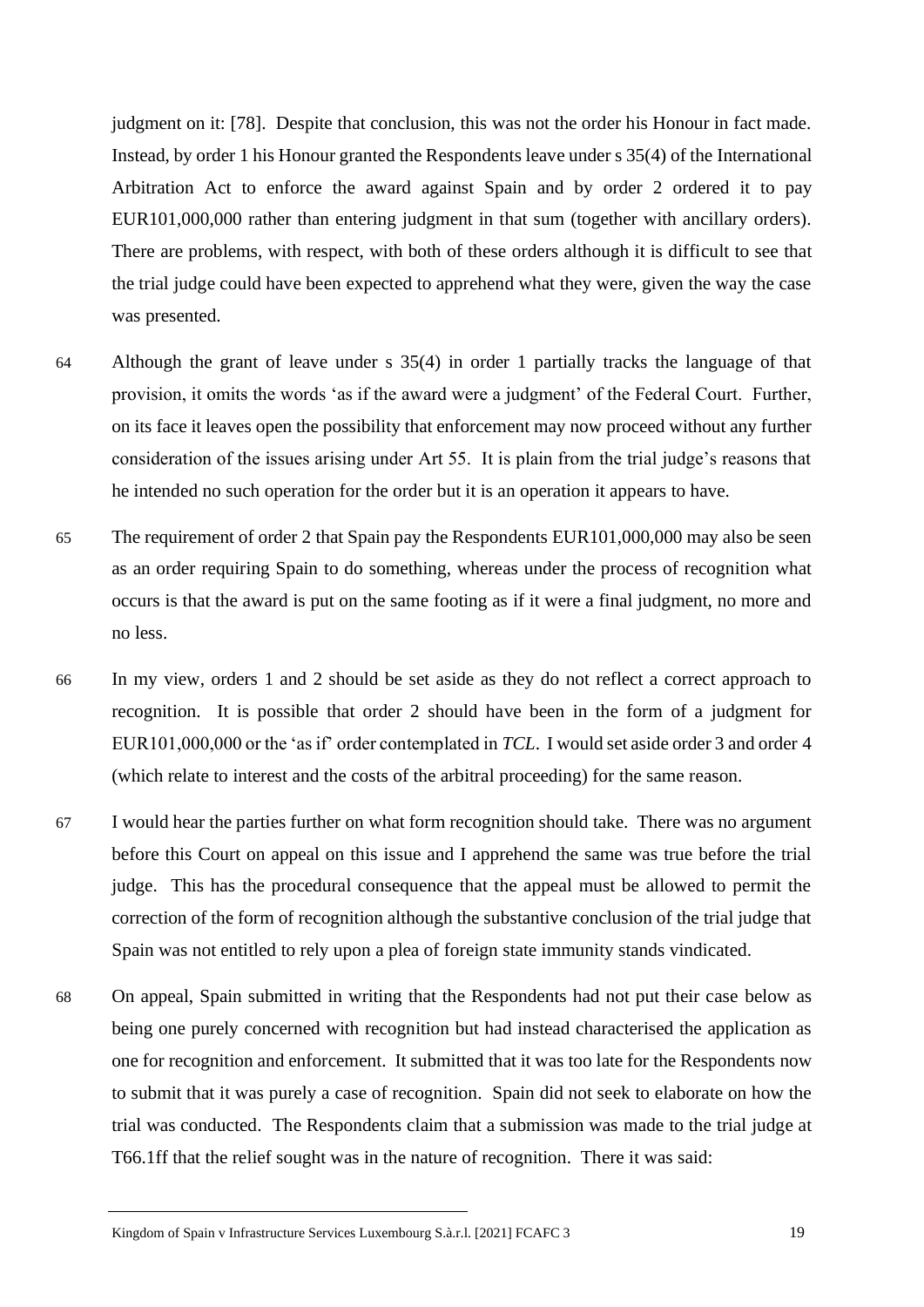And coming back to your Honour's question about the "or", there's nothing in even the French or Spanish version that talks of immunity from recognition.

One way in which this court recognises international law as being  $-\alpha s$  having the status of a judgment of this court is by making a declaration that it does have that status, and the question is what flows from that.

- 69 I incline to the view that this was not sufficient to raise the point. However, it makes no difference. The issue is directly raised by ground 3 of the Respondents' amended notice of contention and was addressed in their written submissions in the Full Court. Although Spain submitted that it was too late for the matter to be raised it did not point to any species of procedural prejudice occasioned to it by the alleged late raising of the matter. Further, it did not make any substantive submission as to why the proceeding could not be characterised as a recognition proceeding although it had an abundant opportunity to do so in this Court.
- 70 Generally speaking a party is bound on appeal by the way their case was put at trial which reflects the public interest in the finality of litigation: *University of Wollongong v Metwally (No 2)* [1985] HCA 28; 60 ALR 68 ('*Metwally (No 2)*') at 70 per the Court. Nevertheless, it has also been accepted that where a question of law is raised for the first time on appeal but proceeds on the same proven or admitted facts, it may nevertheless be expedient in the interests of justice to entertain it: *O'Brien v Komesaroff* [1982] HCA 33; 150 CLR 310 ('*O'Brien*') at 319 per Mason J. *O'Brien* initially confined the principle's application to ultimate appellate courts but it is now accepted that it extends to intermediate courts of appeal as well: *Coulton v Holcombe* [1986] HCA 33; 162 CLR 1 at 8 per Gibbs CJ, Wilson, Brennan and Dawson JJ. Further, as *Metwally (No 2)* shows at 71, in some cases it may appear that a decision was made not to run a point at trial in which case the party will be held to their election save perhaps in 'exceptional circumstances'.
- 71 In this case, the point is not so much the raising of a fresh ground but rather the narrowing of a ground pursued at trial. On the assumption that the Respondents did not squarely put their case at trial as one only of recognition, it is clear nevertheless that they did put it as one of recognition and enforcement. What they now wish to say is, therefore, not by way of supplement but rather in the nature of a subtraction. On the assumption that such a narrowing is governed by the principles in cases such as *Coulton v Holcombe* (a proposition I doubt), nevertheless I would still grant leave if necessary to pursue the matter in that fashion. The issue is solely whether the relief granted by the primary judge can be legally characterised as recognition within the meaning of Art 54(2). This involves no evidence and is purely a question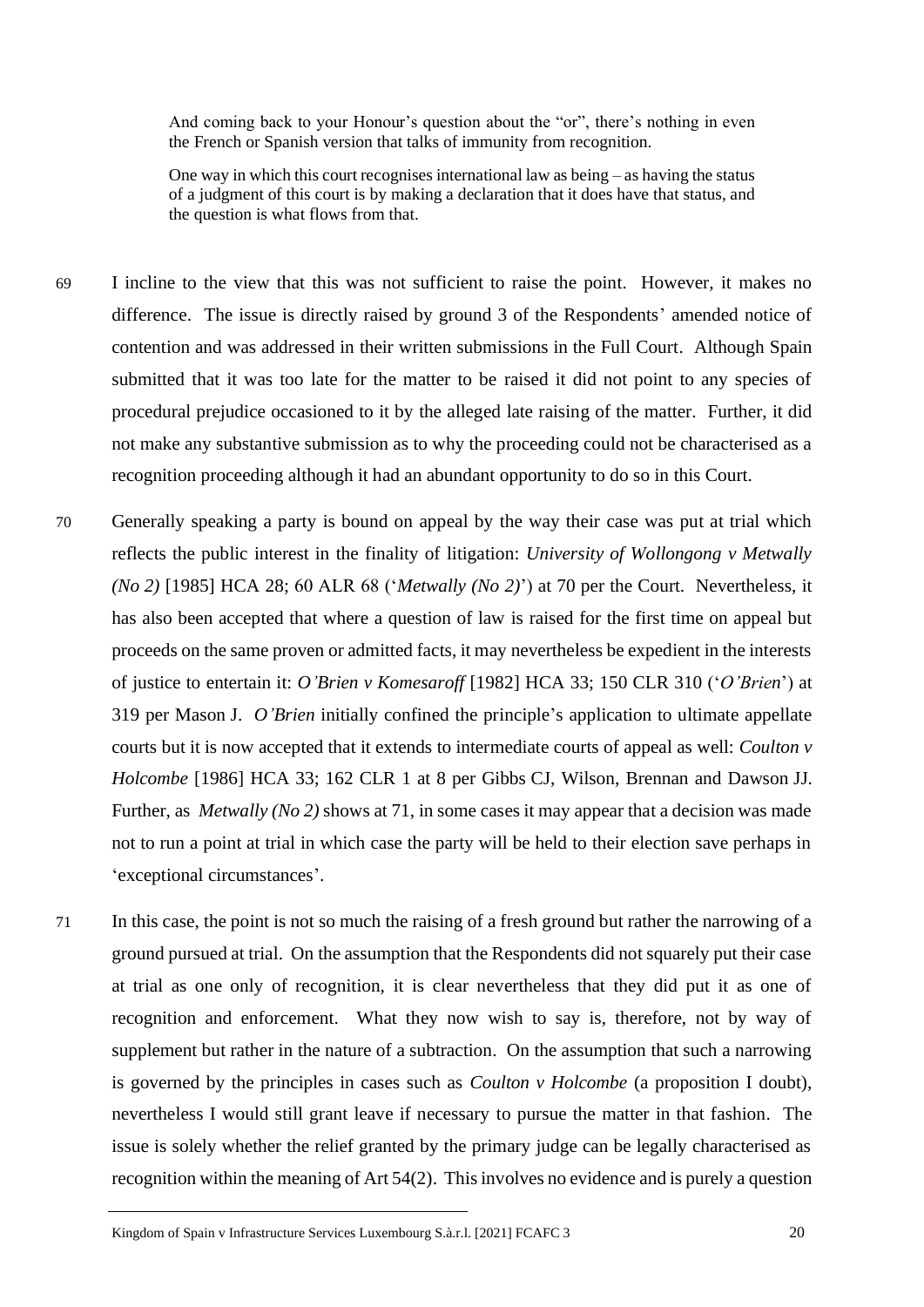of law. Further, it is a question of law decisive of this appeal and of considerable importance for the operation of the ICSID Convention. The ground also reflects the way the self-same issue has been approached by other courts considering the operation of Art 54(2): *Benvenuti*, *SOABI*, *LETCO* and *Lahoud*.

72 The conclusion that the proceeding was a recognition proceeding means that Art 55 has no application. Consequently, for the reasons I have already given, Art 54(2) operates as an agreement by Spain not to raise any immunity it would otherwise have and hence to submit itself to the jurisdiction of the competent court referred to in that article. There is therefore an agreement within the meaning of s 10(1) and (2) and immunity is not available under s 9. However, for the reasons I have given, the appeal must be allowed on a limited basis so as to hear further argument on the form that recognition should take.

## **IV. SPAIN'S SUBSIDIARY ARGUMENT: MEANING OF ART 55 NOT CLEAR UNTIL DECLARED BY THE INTERNATIONAL COURT OF JUSTICE**

- 73 I have explained above that the dispute as to whether 'execution' in Art 55 includes the concept of enforcement is beside the point because the proceeding was a recognition proceeding to which Art 55 does not apply. Whether, in that circumstance, 'execution' includes 'enforcement' in Art 55 is presently therefore of no moment. The opinion of the International Court of Justice on the issue, whilst definitive, would be definitive on an issue which does not matter. Spain's secondary argument therefore passes wide of the mark.
- 74 However, out of deference both to the submissions of the parties on the issue as well as the careful, detailed and cogently reasoned analysis of the primary judge, it is appropriate to make some short remarks about it.
- 75 Both the primary judge and I arrive at the same ultimate forensic destination which is the proposition that Art 55 has no application to Art 54(2) in relation to the proceeding which is actually before the Court. However, the journeys which we take to get there differ, although they are each no less scenic.
- 76 As I have explained, I see Art 54(2) as drawing a distinction between recognition, on the one hand, and enforcement and execution, on the other and read Art 55 as not applying to the former. Since I characterise the present proceeding as a recognition proceeding this leads me to conclude that Art 55 has no application to the proceeding.

Kingdom of Spain v Infrastructure Services Luxembourg S.à.r.l. [2021] FCAFC 3 21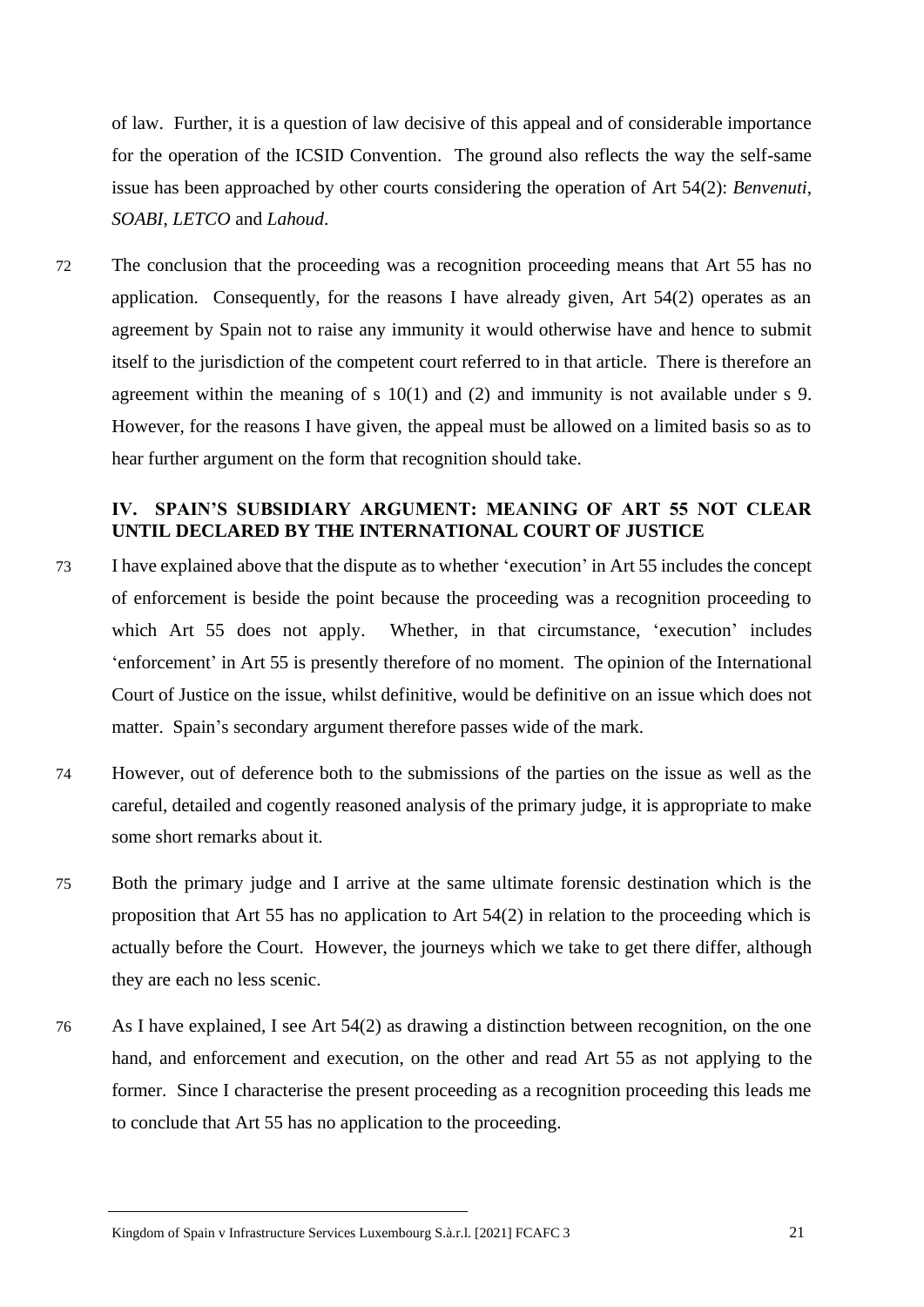- 77 The trial judge perceived a different dichotomy, that between recognition and enforcement, on the one hand, and execution, on the other. His Honour construed Art 55 as only applying to execution. Since he characterised the proceeding as one for recognition and enforcement this led him to the same conclusion that Art 55 did not apply to the present proceeding.
- 78 The central proposition underpinning his Honour's conclusion was that 'execution' could only refer to steps which took place after judgment. This followed from the reference in Art 54(3) to 'the laws concerning the execution of judgments'. That law took as its point of departure its application to judgments which necessarily existed. In that sense, 'execution' had to involve a reference to procedural steps which in domestic law post-dated judgment. In his Honour's view, the current proceeding was a proceeding for recognition and enforcement of the award and what was sought in it necessarily antedated the existence of a judgment. Consequently, because 'execution' in Art 55 was only concerned with post-judgment procedural steps it necessarily followed that it could not apply to pre-judgment steps such as, and including, an application for recognition and enforcement. Since it could not apply to the present proceeding, it followed that Spain had submitted itself to jurisdiction by Art 54(2).
- 79 Had it been necessary to address this issue, I would have respectfully differed from the primary judge although only with considerable diffidence. I would have done so because I accept Spain's submission that 'execution' and 'enforcement' are essentially synonymous in Art 54 and Art 55 and conclude, further, that they both bear the broader meaning of 'enforcement'. Spain's reasons for this turned on the French and Spanish texts of the treaty which are equally authoritative. The problem in a nutshell is this: wherever the word 'execution' appears in the English text, the French word 'l'execution' appears in the French text and the Spanish word 'ejecutar' (or variants of that word) appear in the Spanish text. By itself this does not cause a problem. What does cause a problem, however, is that wherever the word 'enforce' (or 'enforcement') appears in the English text, the self-same words - 'l'execution' and 'ejecutar' appear in the French and Spanish texts.
- 80 Contrary to the Respondents' submissions, one does not need to know what these words mean to see the nature of the problem to which they give rise. The English text observes a distinction between 'execution' and 'enforcement' because the words are different but this distinction is not extant in the French and Spanish texts.
- 81 The rules applicable to the interpretation of the ICSID Convention are, in substance, to be found in the *Vienna Convention on the Law of Treaties*. Opened for signature 23 May 1969.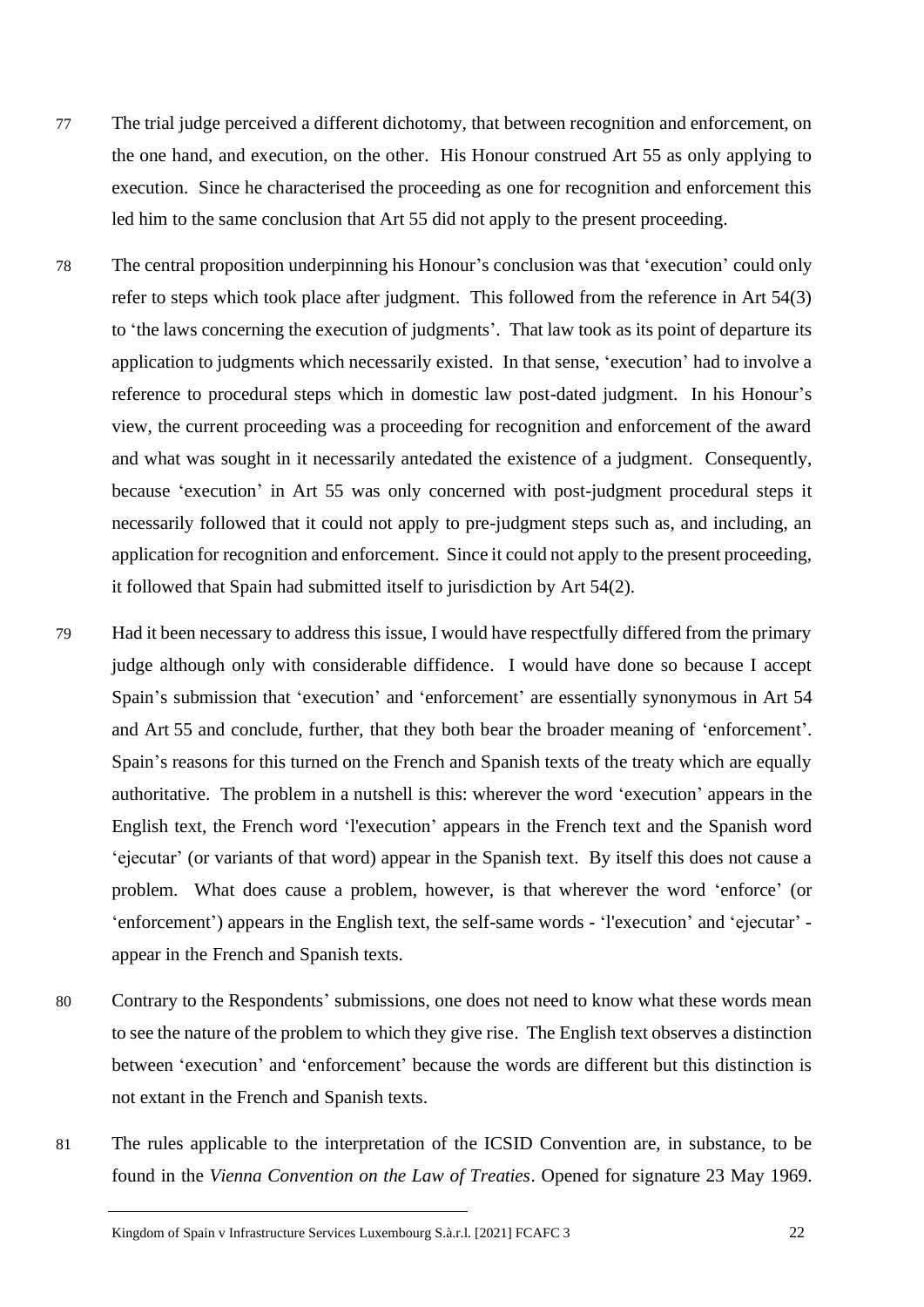1155 UNTS 331 (entered into force 27 January 1980) ('Vienna Convention'). Although as a matter of treaty law the Vienna Convention does not apply to the interpretation of the ICSID Convention (the conclusion of the ICSID Convention having preceded the inception of the Vienna Convention and the Vienna Convention having no retrospective application: see Art 4), it makes no difference as the treaty is 'no more than an indorsement or confirmation of existing practice': *Thiel v Federal Commissioner of Taxation* [1990] HCA 37; 171 CLR 338 at 349 per Dawson J and 'the interpretation provisions of the Vienna Convention reflect the customary rules for the interpretation of treaties' (at 356 per McHugh J).

- 82 There was no dispute between the parties that the ICSID Convention had been done in English, Spanish and French. The Convention's testimonium records this fact: 'DONE at Washington, in the English, French and Spanish languages, all three texts being equally authentic…'. Article 33(1) of the Vienna Convention provides that where 'a treaty has been authenticated in two or more languages, the text is equally authoritative in each language'. Article 33(3) then provides that the 'terms of the treaty are presumed to have the same meaning in each authentic text' which is to an extent in tension with the linguistic imperatives of Art 33(1). This tension is resolved in Art 33(4) which requires that where a difference in meaning emerges which cannot otherwise be resolved by ordinary principles of interpretation 'the meaning which best reconciles the texts, having regard to the object and purpose of the treaty, shall be adopted.'
- 83 The disjunct between the Spanish and French texts, on the one hand, and the English text, on the other, can be resolved in only one of two ways. Either the English text can control the French and Spanish texts or they can control the English text. If the English text is to control then one must import into the French and Spanish texts the distinction observed in the English. In the French text, this would require giving 'l'execution' the meaning of 'enforce' or 'enforcement' where those words appear in the English text. But where the word 'execution' appears in the English text, the word 'l'execution' would need to bear the meaning of 'execution'. A similar approach would need to be taken to the word 'ejecutar' in the Spanish text.
- 84 The upshot is that the meaning of 'l'execution' and 'ejecutar' would, on this construction, vary by reference to their location within Art 54 and Art 55 and to the corresponding wording of the English text.
- 85 If, on the other hand, the Spanish and French texts control the English text then this necessitates eliding the difference between 'execution' and 'enforcement' and, in effect, making them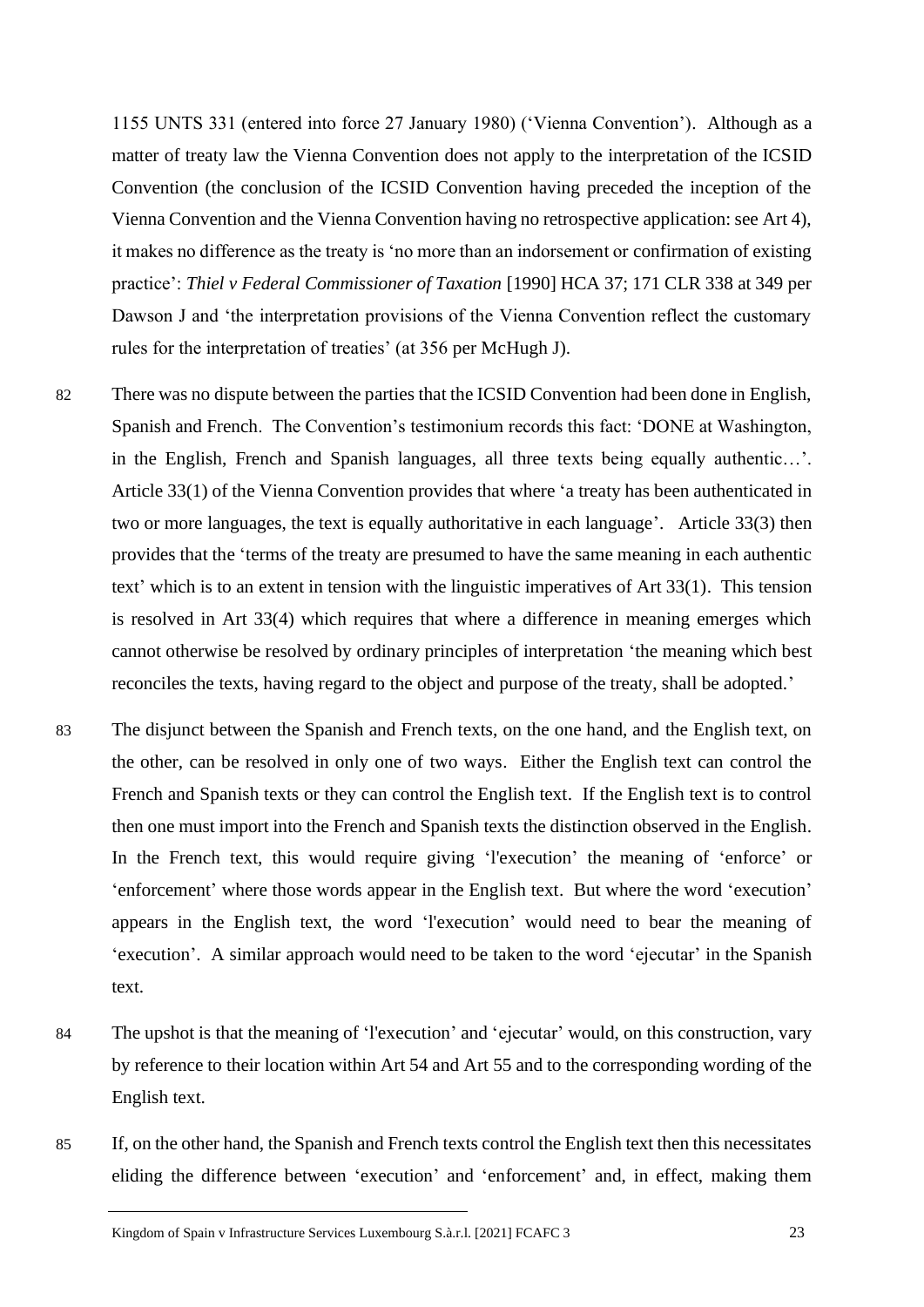synonymous. On this reading, the meaning of both 'execution' and 'enforcement' become a single concept which corresponds with 'l'execution' and 'ejecutar'. Since 'execution' is narrower in meaning than enforcement (which can, as a matter of ordinary language, include 'execution') the upshot is that 'execution' should be expanded in meaning to encompass 'enforcement'.

- 86 The problem may now be seen. If 'execution' in Art 55 means 'enforcement' in this broad sense, then Art 55 applies to any proceeding for enforcement in that sense. Of course, the primary judge characterised the present proceeding as a proceeding for recognition and enforcement. To avoid the conclusion, therefore, that Art 55 applied to the present proceeding (so characterised) his Honour therefore had to reject the second construction (where the French and Spanish texts control the English text) and embrace the first (where they do not).
- 87 This is Spain's complaint. It submits that this is not a construction which, as a matter of interpretation, should be preferred. I agree. It is much more likely that 'execution' and 'enforcement' should be given the same meaning to bring them into line with the Spanish and French texts than it is that the words 'l'execution' and 'ejecutar' fluctuate in meaning depending on where they appear. The linguistic violence involved in the former approach is much less than that involved in the latter.
- 88 This is also the view of Professor Schreuer in *The ICSID Convention: A Commentary* (2nd ed, Cambridge University Press, 2009) at pp 1134-1135 (citations omitted):

Art. 54(1) uses the word "enforce" twice. Art. 54(2) also refers to "enforcement". By contrast, Art.54(3) uses the word "execution" twice. This would suggest that the words "enforcement" and "execution" stand for different concepts. But a look at the equally authentic French and Spanish texts of the Convention yields a different picture. The French text consistently uses "l'exécution" five times in paras. 1, 2 and 3 of Art. 54. Similarly, the Spanish text is consistent in using "ejecutar" and "ejecuten" in Art. 54(1), "ejecución" in Art. 54(2) and "ejecutará" and "ejecución" in Art. 54(3). This means that a distinction between enforcement and execution cannot be sustained on the basis of the French and Spanish texts.

The three texts are equally authoritative and must be reconciled. Under Art. 33(4) of the 1969 Vienna Convention on the Law of Treaties, when a comparison of the authentic texts discloses a difference of meaning which cannot be reconciled by the Convention's other rules on interpretation, the meaning which best reconciles the texts, having regard to the object and purpose of the treaty, shall be adopted. In the case of Art. 54 of the ICSID Convention, the interpretation that best reconciles the three texts would appear to be that the words "enforcement" and "execution" are identical in meaning. This is more plausible than the alternative of giving different meanings to the same French and Spanish words in paras. 1 and 2 on the one hand and in para. 3 on the other.

Kingdom of Spain v Infrastructure Services Luxembourg S.à.r.l. [2021] FCAFC 3 24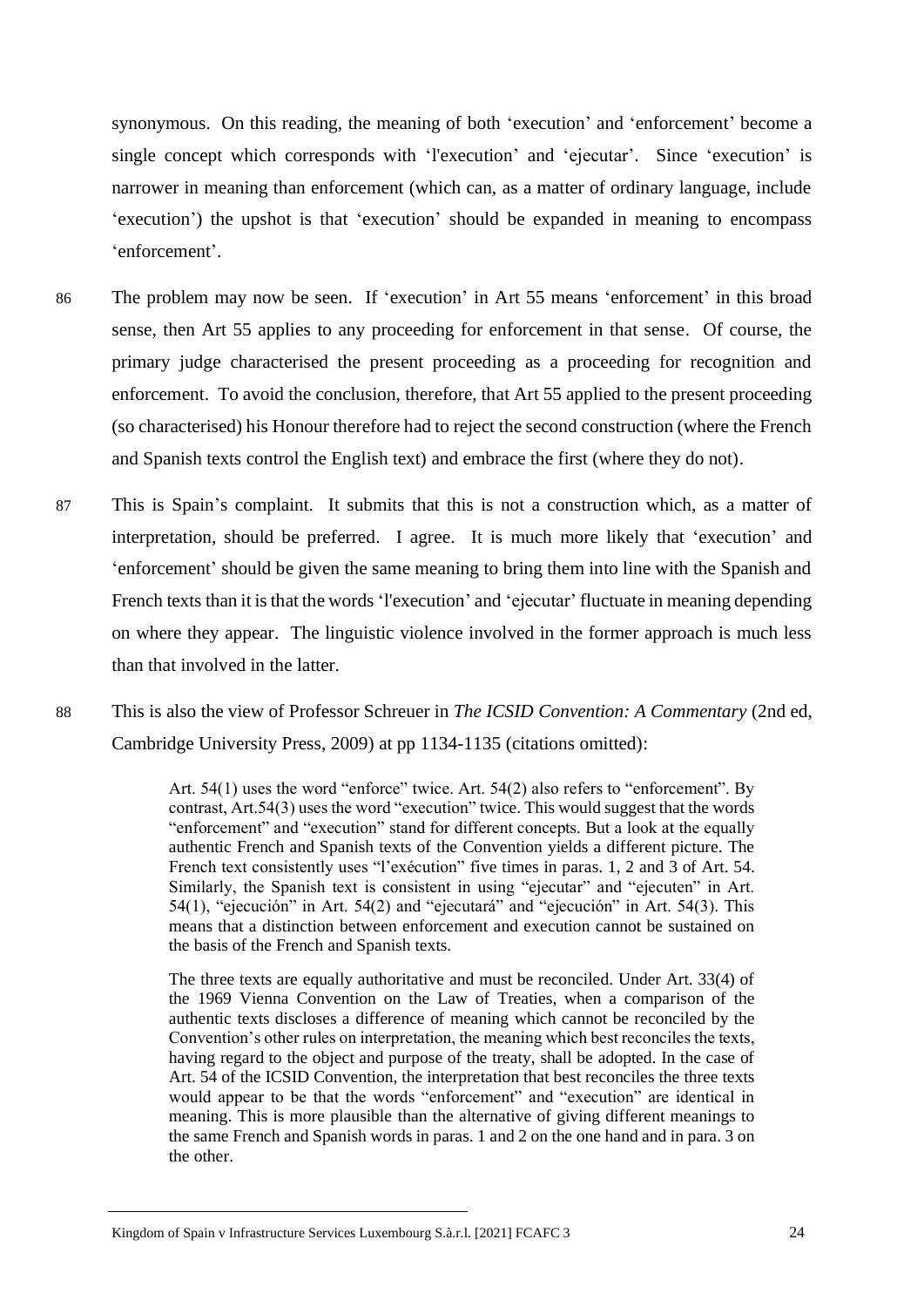The Convention's drafting history yields no information that would explain this inconsistency. The answer may simply lie in the circumstances of the work on this Article which took place under great time pressure and is described by *Broches* as being characterized by great fluidity, sometimes bordering on confusion.

- 89 Although Professor Schreuer refers here to the Vienna Convention, at footnote 65 to the second of these paragraphs he observes 'The Vienna Convention on the Law of Treaties is not, technically, applicable to the ICSID Convention but reflects customary international law on this point.' An essential part of the view expressed in the passage above turns on the application of the rules of treaty interpretation applicable to inconsistent multilingual treaties. However, as Professor Schreuer also noted there is a lively academic debate about the distinctions which may exist between enforcement and execution in Art 54. Professor Schreuer collects this commentary in footnotes 70 and 71 at p 1135. Whilst he thought that none of these uses of 'enforcement' and 'execution' were inherently incorrect, he thought it best to stay away from this issue and focus on their shared distinction from recognition. This is a view, with respect, which I share.
- 90 The primary judge analysed the material in these two footnotes closely and concluded that they supported a distinction in Art 54 between execution and enforcement: [156]-[161]. I agree with his Honour that this material supports that distinction. However, none of the articles in question deals with the problem identified by Professor Schreuer that the Spanish and French texts are incapable of supporting any such distinction. Although I can see in English plain differences between the concepts enforcement and execution, this Court is bound to apply the customary rules reflected in the Vienna Convention to the interpretation of a treaty in three different languages. If the material in the two footnotes had addressed itself to the tri-lingual problem identified by Professor Schreuer then I might take a different view. However, none does and they do not therefore seem to engage with the point he made.
- 91 The primary judge apprehended at [150]-[152] that there was a tension with Professor Schreuer's view that execution and enforcement are interchangeable for the purposes of Art 54 but that Art 55 only applies to the immunity from execution. At p 1153 Professor Schreuer said this:

Art. 55 only applies to immunity from execution. It does not apply to immunity from jurisdiction. The question of immunity from jurisdiction does not arise in the context of the Convention.

…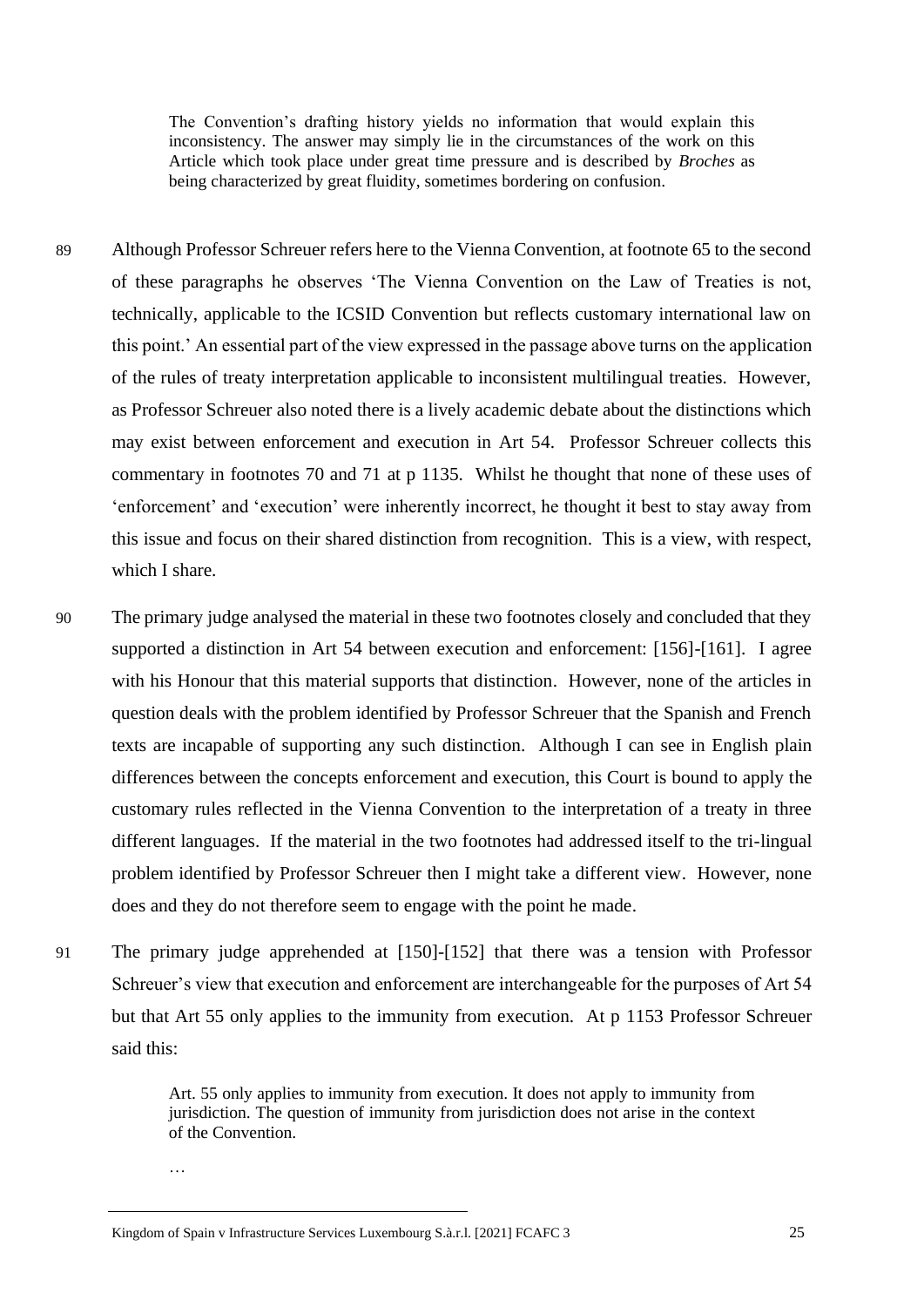Therefore, State immunity cannot be used to thwart proceedings for the recognition of an award.

#### 92 The primary judge expressed the tension in these terms (at [152]):

This view stands in tension with Professor Schreuer's view, articulated in respect of Art 54, that enforcement and execution are the same and interchangeable. If they were, then Art 55 would not have the limited scope that he gives to it, unless execution has different meanings in Arts 54 and 55. That is not a satisfactory solution.

93 I respectfully differ from this. At p 1136, having surveyed the interpretative carnage to which the words 'enforce' and 'execute' have given rise Professor Schreuer said this:

> The best that can be suggested at this stage is that great caution should be exercised when using the word "enforcement" in the context of Art. 54. This Commentary uses "enforcement" as meaning the same as "execution" unless indicated otherwise.

- 94 In light of that observation, I do not see that the tension the primary judge perceived arises. The principal reason for this is the caution urged in the first sentence. The Professor's view is that insofar as Art 54 is concerned one should exercise great care in the use of the word 'enforcement'. The second sentence is a more general statement ('This Commentary') and contrasts with the first sentence ('in the context of Art 54'). I do not think that Professor Schreuer was suggesting anything so straightforward as the statement that enforcement and execution were synonymous in Art 54.
- 95 That having been said, one can well understand why the primary judge was driven to his approach of giving the different meanings to 'execution' and 'enforcement'. Since his Honour had characterised the proceeding as being for recognition and enforcement it followed that to have concluded otherwise would have resulted in Art 55 applying to the proceeding and his Honour thereafter being forced to accept Spain's dyspeptic plea of foreign state immunity. Having surveyed the background to the ICSID Convention and the *travaux préparatoires* his Honour was abundantly satisfied that such an outcome could not be fairly said to have been contemplated by anyone. His Honour's thorough analysis of that material is unanswerable and indeed Spain did not attempt to submit to the contrary. I agree with his Honour's conclusions to which I have nothing useful to add.
- 96 But I do not think that the interpretative pressure his Honour felt was real. In fact, what really mattered about the proceeding was that it was a recognition proceeding to which, on no view,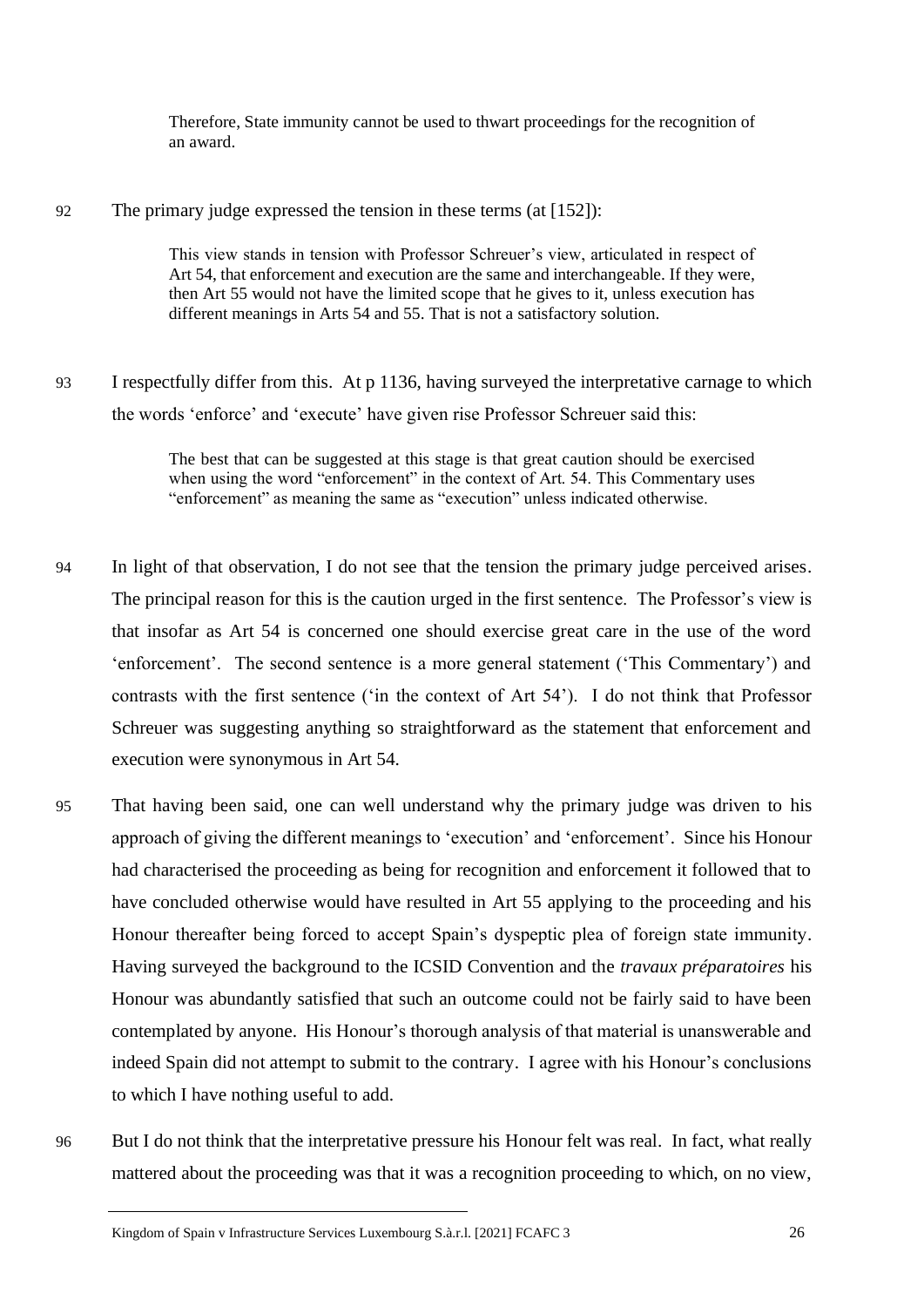could Art 55 apply. So viewed, the flawed outcome which his Honour correctly perceived flowed from Spain's submission could be evaded even if 'enforcement' and 'execution' were treated synonymously in the English text.

- 97 So in that way I differ respectfully from the primary judge. However, as I have already explained, it leads me to the same conclusion which his Honour reached.
- 98 A number of matters should be noted for completeness. First, I reject the Respondents' submission that what Professor Schreurer said about this problem was inconsistent with what he had said about Art 55. As I have explained, there is no contradiction. The Professor was of the view that Art 55 did not apply to proceedings for recognition. That is this case. Secondly, it is not necessary to consider Spain's submission that the UK Supreme Court's decision in *Micula v Romania* [2020] UKSC 5; 1 WLR 1033 (*'Micula*') assists it on the construction question. Had it been necessary, I would have seen considerable force in the Respondents' submission that whilst the Supreme Court did make remarks supportive of Professor Schreuer's view as to the equivalence of enforcement and execution in Art 54(3), this was in quite a different context and without a focus on the issue in the present appeal.
- 99 In those circumstances, I accept that Spain's construction of 'execution' and 'enforcement' is correct. Consequently, the primary premise on which its subsidiary argument rests – ambiguity – is not established.
- 100 In any event, even if I had arrived at the contrary view that the English text should control the French and Spanish texts I would have arrived at that conclusion by applying the principles of treaty interpretation reflected in the Vienna Convention. Having done so, there would be no remaining ambiguity so far as this Court is concerned. It is possible, I accept, that the International Court of Justice could render an opinion on the meaning of Art 54 and Art 55 for Art 64 of the ICSID Convention allows Contracting Parties to submit to that court any question of interpretation they have been unable to resolve. Its opinion would, no doubt, be more definitive than this Court's opinion. But that does not mean that this Court's opinion is not definitive in the meantime. The Court has determined what Spain agreed to. There is simply no room after that conclusion for a contention that somehow it can be said that it has not agreed.

#### **V. OTHER MATTERS**

101 The appellate jurisdiction of this Court to review the primary judge's conclusion that Spain was not entitled to rely upon s 9 turns upon the identification of error in the trial judge's reasons: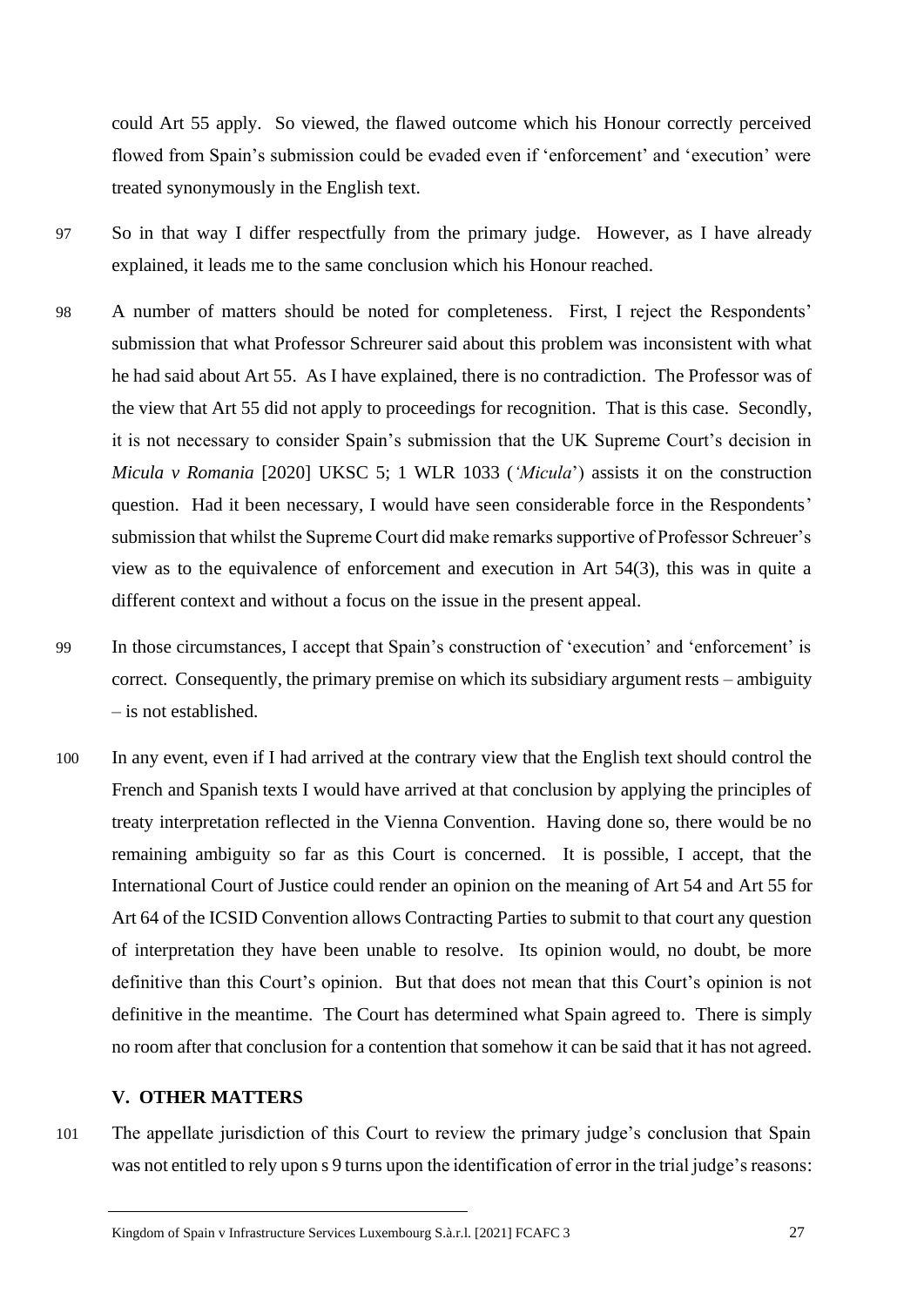*Branir Pty Ltd v Owston Nominees (No 2) Pty Ltd* [2001] FCA 1833; 117 FCR 424 at [30] per Allsop J. I do not think the primary judge erred in his conclusion that Spain was not entitled to rely upon a plea of foreign state immunity. Whilst I differ from the primary judge on the issue of the meaning of 'execution' in Art 55, I do not think the difference is material to the outcome of the appeal. I do think, however, that error is shown in the form of recognition granted by the primary judge.

- 102 Apart from the central issues, Spain's written and oral submissions in this Court identified a cacophony of other errors claimed to have been committed by the primary judge. Leaving aside those which deal with the question of foreign state immunity, these submissions (and the two omnibus grounds of appeal with which, from time to time, they occasionally intersected) have no relevance. Even if the Court accepted that the errors were established so that the Court's review jurisdiction was enlivened, his Honour did not err in his ultimate conclusion that foreign state immunity was not available in the current proceeding. There is no formal utility therefore in assessing their merit.
- 103 However, I would make the following brief remarks:
- 104 I do not accept that his Honour erred in the sequencing with which he approached the ICSID Convention and the Immunities Act. It is plain that his Honour began with the Immunities Act and then turned to the ICSID Convention. But even if he had not done that I fail to see why this could matter. Both the Act and the Convention had to be interpreted. As the Respondents correctly submitted, the order in which one does this is immaterial.
- 105 I do not accept Spain's submission that his Honour had created a new exception to foreign state immunity beyond the exceptions set out in s 10. The primary judge asked himself the question in s 9, posed for himself the question of whether there was an exception in s 10, correctly apprehended that this turned on whether there was an 'agreement' and then assessed whether the ICSID Convention constituted such an agreement.
- 106 I do not accept that Part IV of the Immunities Act has any relevance to the questions presently before the Court. Part IV is entitled 'Part IV Enforcement'. Part IV does not apply until a Court has concluded that a foreign state has no immunity from jurisdiction. So much is clear from  $s \, 7(4)$ :

Part IV only applies where, by virtue of a provision of Part II, the foreign State is not immune from the jurisdiction of the courts of Australia in the proceeding concerned.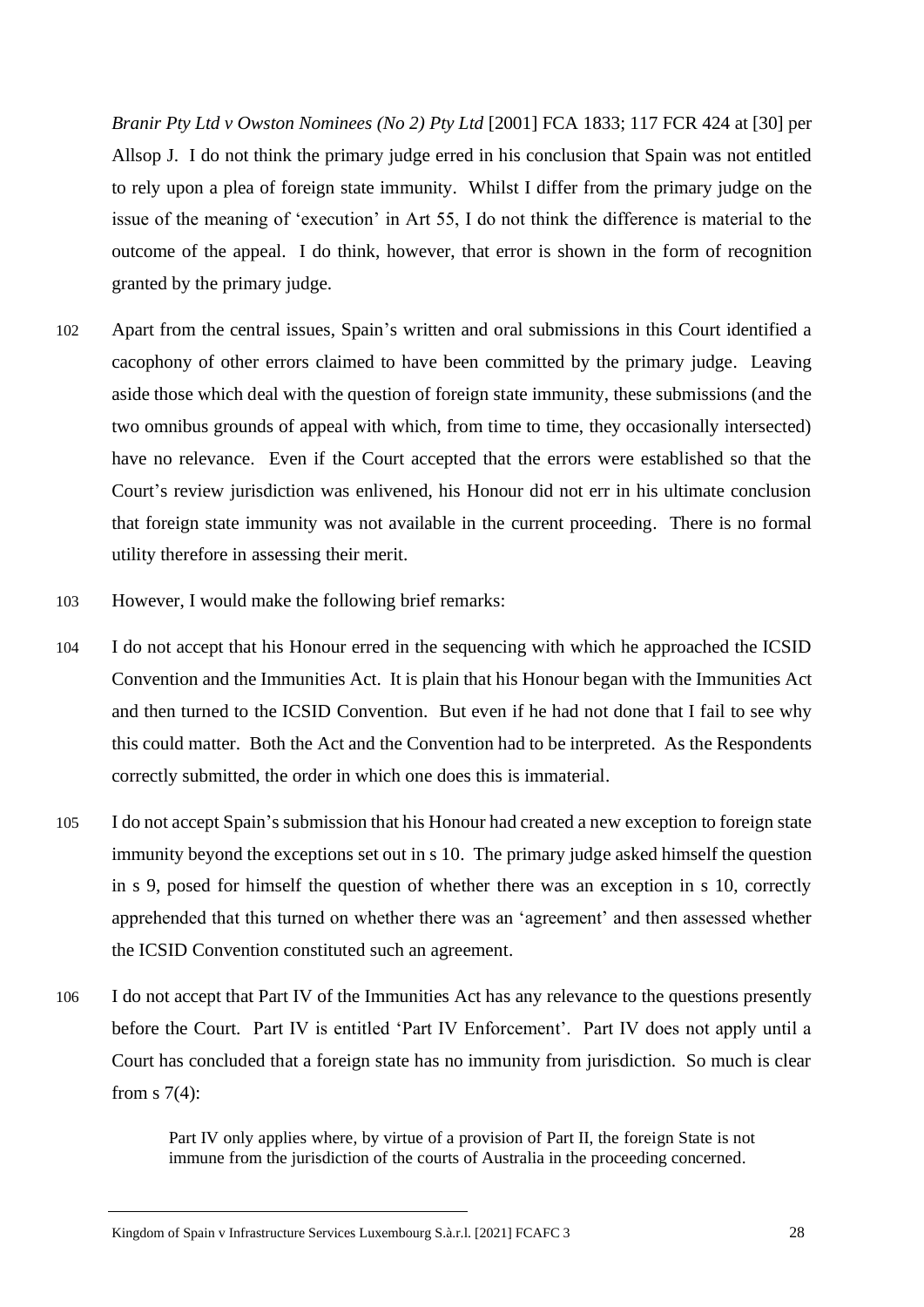- 107 In this case, the question is whether the exception in s 10(1) (which is in Part II) has been established. Until that question has been answered Part IV has no legal consequences since it is incapable of application by reason of s 7(4). As a matter of logic, it is impossible for Part IV to have any impact on the question of whether an exception in Part II has been engaged since its application necessarily post-dates any determination that an exception applies. Accordingly, Part IV is irrelevant to any issue presently before the Court.
- 108 The question of whether the reference to the laws relating to immunity from execution in Art 55 is a reference to Part IV of the Immunities Act or the whole of the Immunities Act is, likewise, an irrelevant question. Since Art 55 has no application to a recognition proceeding the question does not arise in the present case. If and when the Respondents seek to execute their award, then Art 55 will be relevant.
- 109 The Respondents pursued an argument that s 34 of the International Arbitration Act (above at [44]) excluded the operation of the Immunities Act. This was on the basis that the Immunities Act fell within the expression 'Other laws relating to the recognition and enforcement of arbitral awards' which are declared by s 34 not to apply to an ICSID award. The primary judge rejected this argument. In my view, the issue does not arise since Spain is not entitled to rely on the immunity conferred by s 9 of the Immunities Act under that Act's own provisions. The implications of the Respondents' submissions are not necessarily fully manifest in the current appeal. For example, if the Immunities Act is one of the laws referred to in s 34, this may have serious consequences when the time comes to consider how the Respondents' judgment might be enforced under Part IV. This Part provides for an immunity from execution against the diplomatic and military assets of a foreign state which, if this argument be correct, will be lost. Australia may well have international obligations in that regard which would be necessary inputs into the interpretative task. In that circumstance, I would prefer to express no view on the issue until such time as the question actually arises. For the same reason, I prefer to express no opinion on the question of whether the International Arbitration Act impliedly repeals the Immunities Act.
- 110 I do not accept Spain's contention that it is assisted by the words 'as if' in Art 54(1). Here the argument was that Art 54(1) requires the pecuniary obligations imposed by the award to be enforced 'as if' they were a final judgment of a domestic court. Spain submits that it would then have been open to it to raise foreign state immunity as a reason why the judgment should

Kingdom of Spain v Infrastructure Services Luxembourg S.à.r.l. [2021] FCAFC 3 29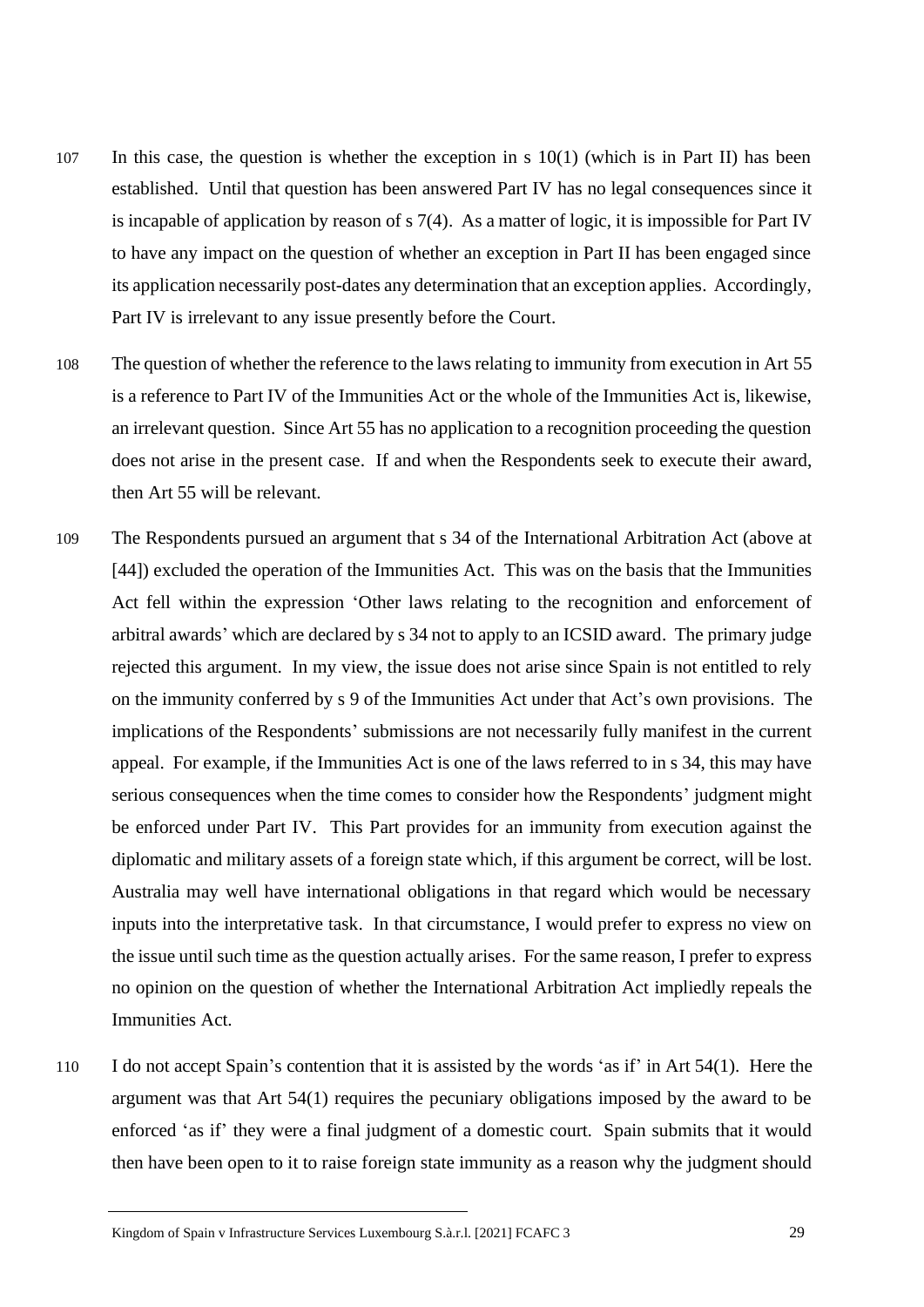be vacated and if the judgment could be vacated on that basis it must therefore be open to resist its initial entry on the same basis. Spain cited *Micula* to show that a stay of a judgment resulting from an ICSID award may, in principle, be obtained. Whilst I accept the internal logic of this submission when considered strictly in a vacuum, the argument of course must prosper, if at all, in the hostile atmosphere of Art 54. It shows clearly that foreign state immunity is not available in a recognition proceeding. Once it is accepted, as it must be, that the Respondents are entitled recognition under domestic law and that that domestic law is itself merely the instantiation of the recognition procedure to which Spain itself has explicitly agreed by means of the solemn public act of acceding to a treaty, it follows for the reasons already given that there can be no plea of foreign state immunity available to it whether before judgment or, even on the approach in *Micula*, after judgment. The problem it has is that the immunity has been lost by reason of an agreement within the meaning of s 10(2) of the Immunities Act.

111 I do not accept that there is any substance in Spain's submission that the mere fact that Spain had agreed to an arbitration in Art 26 of the ECT did not entail that it had waived its foreign state immunity. The correctness of the submission need not be assayed for the question is not whether Art 26 of the ECT effects a submission to jurisdiction; it is whether Art 54(2) of the ICSID Convention does.

#### **VI. APPLICATION FOR LEAVE TO INTERVENE**

- 112 At the hearing of the appeal the European Commission sought leave to intervene in the proceeding. The Court dismissed the application for intervention at that time and said that it would provide reasons for this in due course. My reasons for refusing leave to the European Commission's application to intervene are as follows:
- 113 The arbitration which took place between Spain and the Respondents under the ICSID Convention occurred because Spain is a party to the ECT and because by Art 26 of the ECT Spain agreed to arbitrate disputes with residents of other Contracting Parties. The Respondents are residents of Luxembourg and the Netherlands, both of which are also Contracting Parties under the ECT. Spain, the Netherlands and Luxembourg are also members of the European Union. The European Commission wishes to contend that Art 26 properly construed does not constitute an offer to arbitrate and that, if to the contrary it does, it is unlawful as between members of the EU as a result of European constitutional law.
- 114 These are, without doubt, most interesting questions. Leave to intervene should, however, be refused for two reasons. First, it is irrelevant to the question before this Court which is whether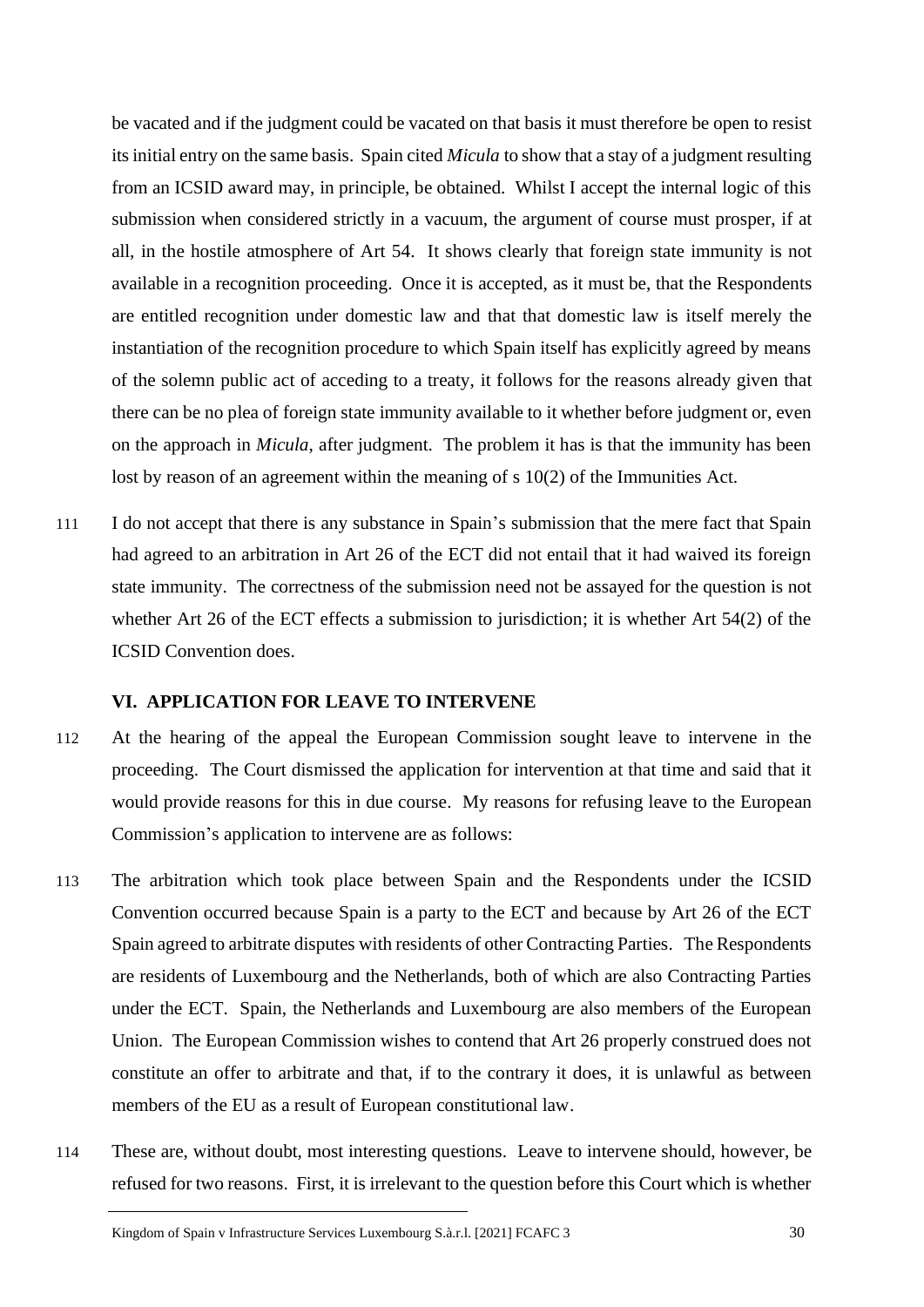Spain is entitled to rely on a plea for foreign state immunity. No doubt the issues which the Commission wishes to ventilate are relevant to the jurisdiction of the arbitral tribunal but its jurisdiction (or perhaps more precisely the absence of its jurisdiction) is not a matter which the Court can consider under s 35(4) of the International Arbitration Act. The sole issue for the competent court under Art 54(2) is whether the party seeking the recognition of the award has presented a certified copy of it. This Court has also had to consider the additional legal question of whether a plea of foreign state immunity may be maintained in such a proceeding. Neither of those issues is affected by the meaning of Art 26 of the ECT or whether Art 26 is lawful under EU law.

- 115 Secondly, even if that were not so, the present argument was not advanced by Spain to the trial judge and is not advanced by it on appeal. The Court would therefore be called on to resolve an issue which does not form part of the matter between the parties and consequently is not within the jurisdiction of the Court: *Re McBain; Ex parte Australian Catholic Bishops Conference* [2002] HCA 16; 209 CLR 372 at [22], [27] per Gleeson CJ, [72] per Gaudron and Gummow JJ, [249] per Hayne J.
- 116 In terms of the intervention rule, r 36.32(2)(a) of the *Federal Court Rules 2011* (Cth), I do not therefore accept that the European Commission's contribution would be 'useful'.

## **VII. ORDERS**

- 117 I propose the following orders:
	- (1) The appeal be allowed.
	- (2) Orders 1, 2, 3 and 4 of the orders made on 24 February 2020 are set aside.
	- (3) The appeal is stood over to a date to be fixed for further argument on the form of order for the recognition of the award and otherwise for the disposition of the appeal including on the question of costs.
	- (4) The parties should confer and formulate draft orders providing for the delivery of written submissions on these issues with a page limit of 10 pages per submission.

I certify that the preceding one hundred and seven (107) numbered paragraphs are a true copy of the Reasons for Judgment of the Honourable Justice Perram.

Kingdom of Spain v Infrastructure Services Luxembourg S.à.r.l. [2021] FCAFC 3 31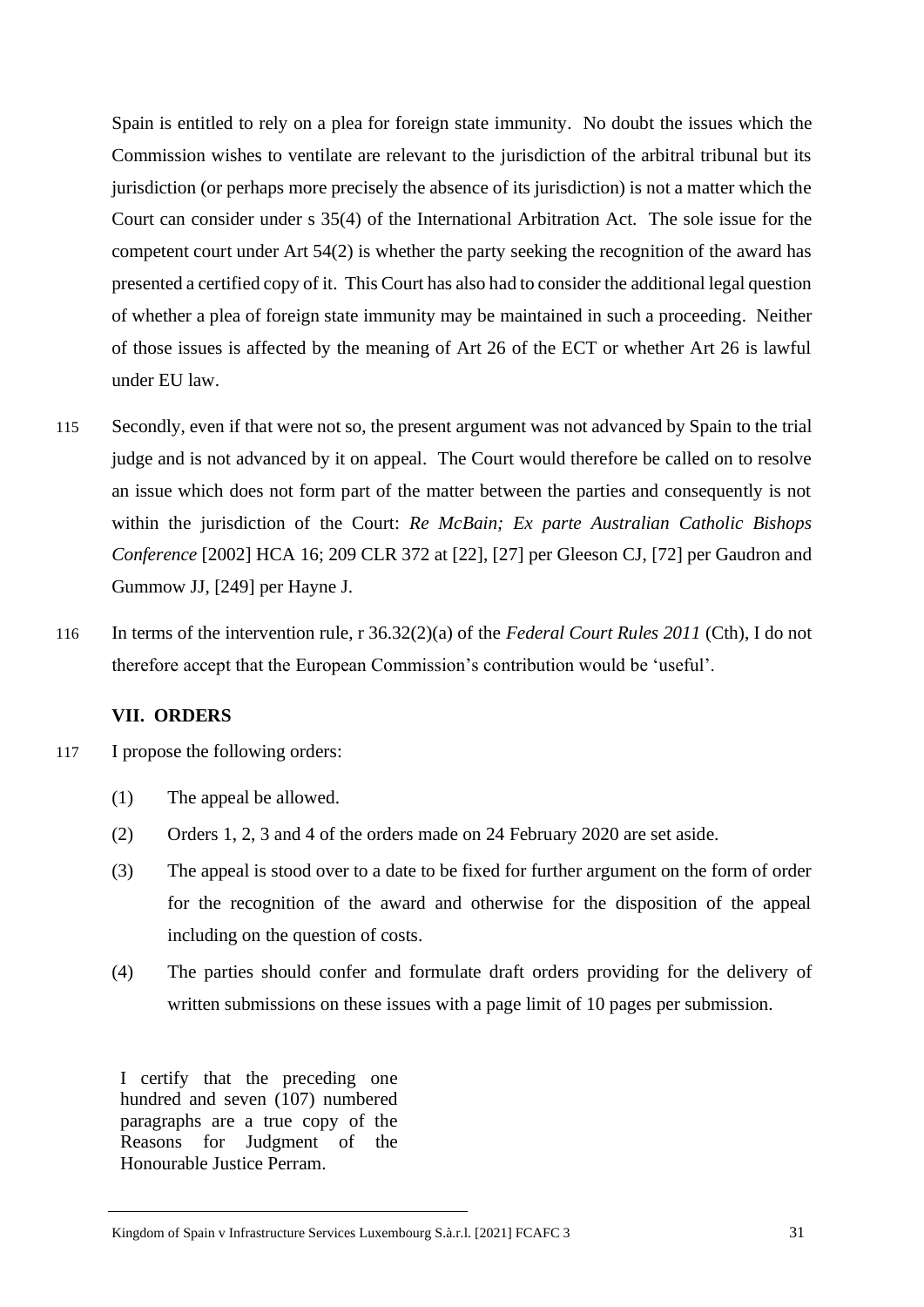Associate:

Dated: 1 February 2021

Kingdom of Spain v Infrastructure Services Luxembourg S.à.r.l. [2021] FCAFC 3 32